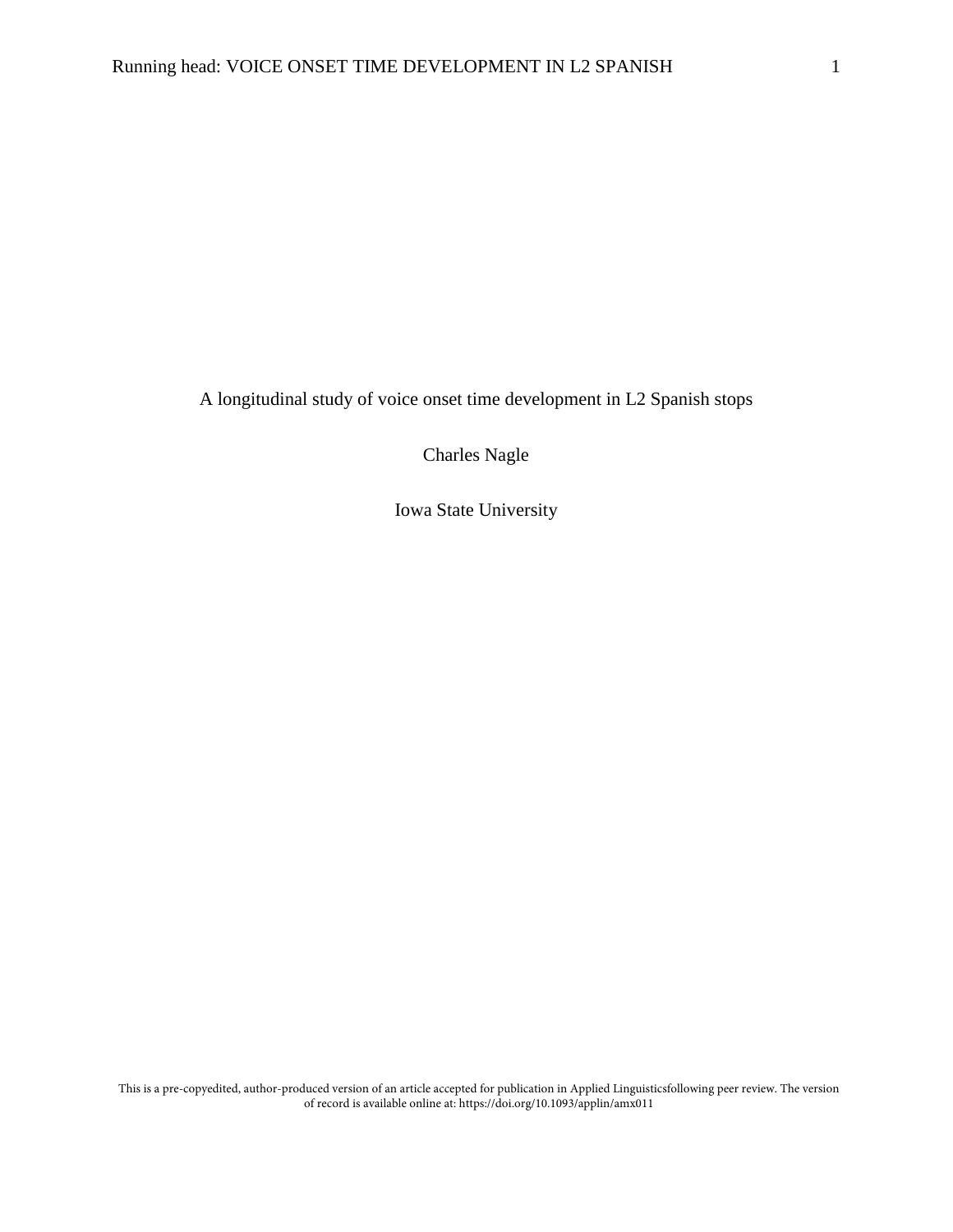### **Abstract**

Recent longitudinal approaches to second language (L2) pronunciation development have prioritized developmental trajectories, highlighting individual variation in phonetic learning over time. Aligning with this research paradigm, the present study examined voice onset time (VOT) production in Spanish /b/ and /p/ over two semesters of elementary language instruction. Twenty-six native speakers of English who were novice learners of Spanish completed two L2 production tasks five times and an English production task once, designed to ascertain the frequency with which they prevoiced English voiced stops. Growth curve modeling revealed that linear and quadratic functions most accurately captured participants' L2 VOT development insofar as more gains occurred during the first half of the study. Speakers' propensity to prevoice in the L1 also predicted prevoicing in L2 Spanish /b/. However, individual results varied, including near-native learners and asymmetrical developers, individuals who improved their production of /p/ but not /b/. These results are interpreted within the frameworks of the Speech Learning Model and L2 Perceptual Assimilation Model.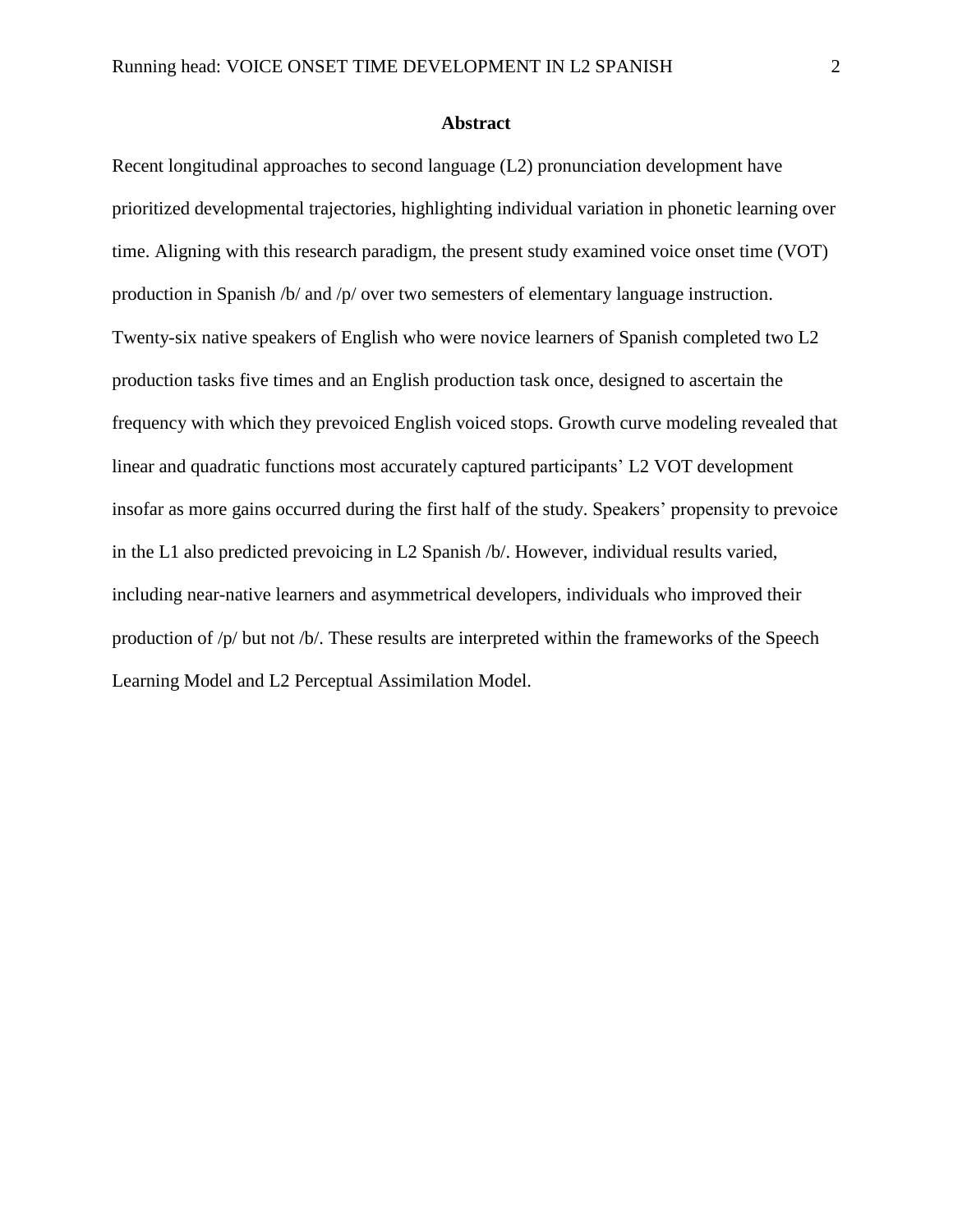## **Introduction**

Contemporary models of cross-linguistic speech perception and production contend that second language phonetic learning remains possible throughout the lifespan. Both the Speech Learning Model (SLM; Flege 1995) and L2 Perceptual Assimilation Model (PAM-L2; Best and Tyler 2007) relate pronunciation development to perceived relationships between native and second language (L1 and L2) sounds. According to these models, L2 sounds that are similar but not identical to L1 categories are particularly problematic because listeners may not discern the subtle phonetic differences that render them distinct from their L1 counterpart. Learners' acquisition of such sounds depends on age of onset and other experiential variables such as quantity and quality of L2 experience, making L2 pronunciation development an incremental and ongoing process. Consequently, these models dovetail with a dynamic approach to SLA in which development is fractal, driven by the interaction of dynamic subsystems in a multidimensional state space (e.g., de Bot 2008; de Bot, Lowie, Thorne and Verspoor 2013).

The common thread uniting models of pronunciation development and more comprehensive approaches to SLA such as dynamic systems theory is time. As Ortega and Iberri-Shea observed, "It can be argued that many, if not all, fundamental problems about L2 learning that SLA researchers investigate are in part problems about 'time'" (2005, p. 26). Yet, despite the centrality of time to all aspects of SLA, including L2 phonetic learning, longitudinal pronunciation research is scarce, and truly multi-wave research is rarer still. In fact, many longitudinal studies examine development over two to three data points, preventing a more multifaceted investigation of the curve itself, including developmental rate and shape. For example, Riney and Flege (1999) assessed L1 Japanese speakers' production of the English /l/-/r/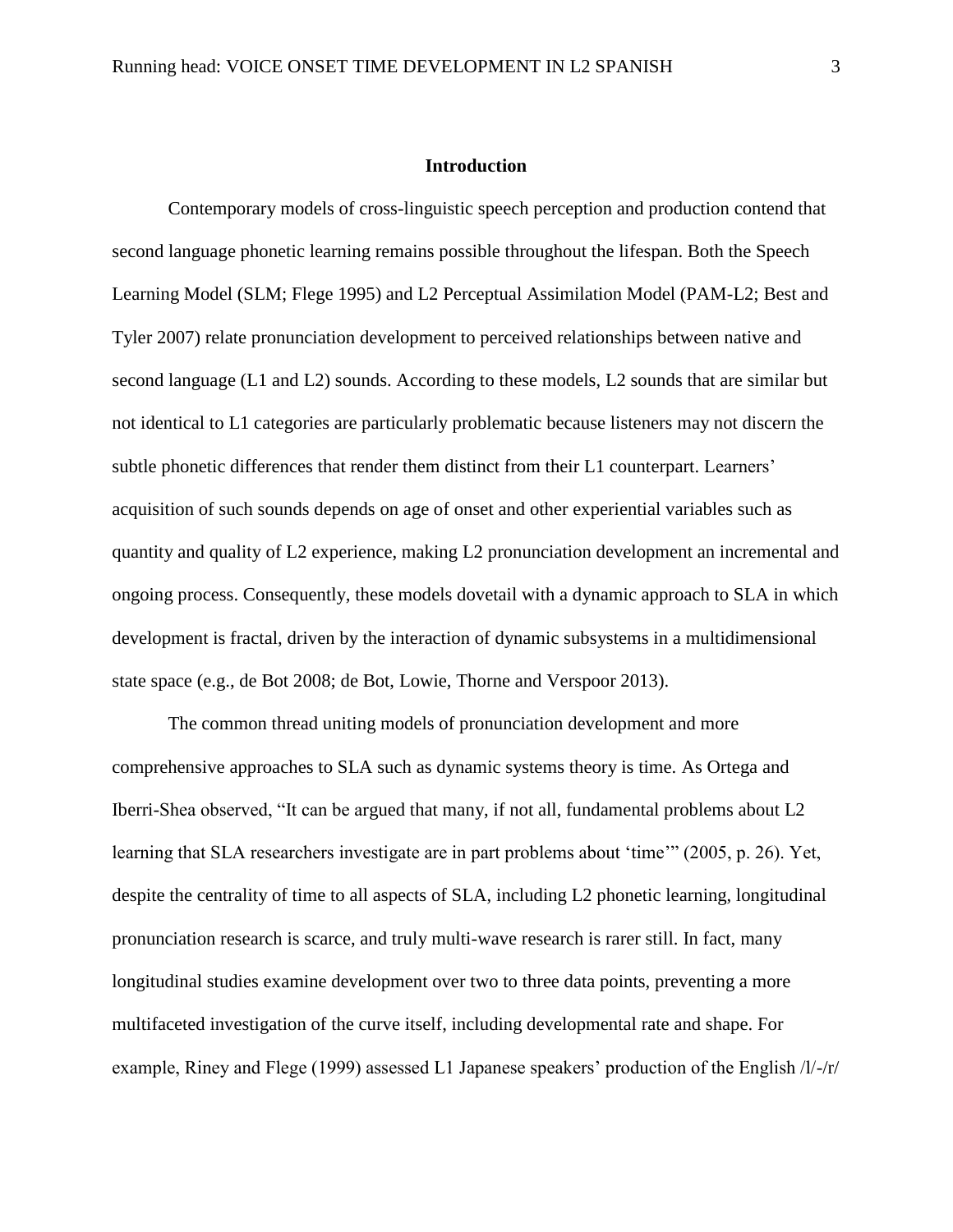contrast over a four-year window corresponding to participants' time at university. The authors identified a range of patterns, including speakers whose production seemed to get worse from the first to the fourth year. Yet, in the absence of denser multi-wave data, such broad trends remain challenging to explain.

To be sure, cross-sectional and semi-longitudinal designs have advanced our understanding of L2 pronunciation development. However, multi-wave longitudinal studies are uniquely positioned to shed light on inter-individual variation in phonetic learning, thereby contributing to L2 pronunciation models. Moreover, the incorporation of advanced statistical techniques such as growth curve modeling into mainstream SLA have made more complex analyses of group and individual trajectories possible. Drawing upon these methods, the present study contributes to the growing body of longitudinal work on L2 pronunciation development by examining L1 English-speakers' production of Spanish stop consonants over five data points distributed throughout learners' second and third semesters of general Spanish language instruction. This study therefore addressed inter-individual variation in rate and shape of L2 phonetic learning during the first few semesters of intensive communicative language coursework.

### **Longitudinal Perspectives on L2 Pronunciation Development**

Over the past decade, longitudinal pronunciation research dealing with developmental trajectories has increased substantially, examining global constructs such as comprehensibility, fluency, and accentedness (Derwing, Munro and Thomson 2007; Derwing and Munro 2013) and L2 segments (Mora 2008; Munro and Derwing 2008; Chang 2012; Holliday 2015; Munro, Derwing and Thomson 2015; Schuhmann and Huffman 2015; Casillas 2016). Two foci can be identified within this body of work. First, Munro, Derwing, and colleagues' research has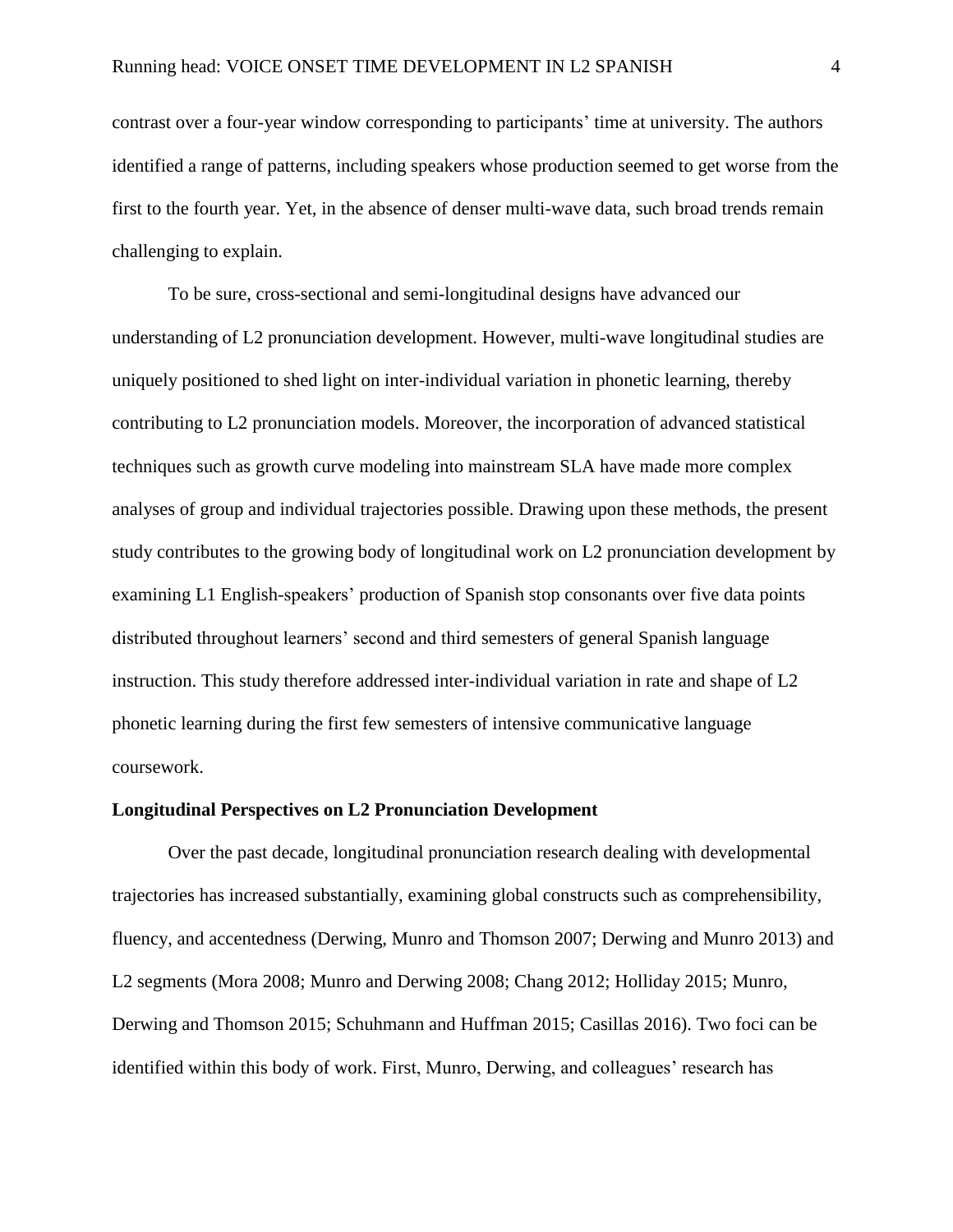endeavored to determine which pronunciation features tend to improve on their own without the need for targeted instruction and to what extent those features develop. Consequently, this strand has analyzed the assertion that L2 learners' pronunciation will improve rapidly over the first year of more intensive L2 exposure before leveling off (Flege 1988). Munro and Derwing (2008) studied L1 Mandarin and L1 Slavic language speakers' production of English vowels over a yearlong period. Vowel intelligibility improved most significantly over the first half of the study, though results varied by vowel target and L1 group. These results seem to corroborate the core hypothesis of the SLM, namely that persistent perceptual links between similar sounds will limit the amount of L2 phonetic accommodation that takes place, constraining development over time. In a subsequent study examining the same speakers' fluency, comprehensibility, and accentedness over a 7-year period, Derwing and Munro (2013) reported that whereas the L1 Slavic speakers' fluency and comprehensibility continued to improve over the course of the study, their accentedness improved only during the 0-2 year period, and the L1 Mandarin speakers' pronunciation did not improve at all. To explain these group differences, the authors argued that the L1 Slavic language speakers exhibited a greater willingness to communicate in the L2, which may have catalyzed their development in comparison to the L1 Mandarin group.

A second strand of longitudinal pronunciation research has investigated inter-individual variation in the acquisition of L2 sounds, focusing on the acquisition of phonetic detail and employing fine-grained acoustic analyses (Mora 2008; Chang 2012; Holliday 2015; Schuhmann and Huffman 2015; Casillas 2016). Casillas (2016) studied ten native English speakers participating in a domestic Spanish immersion program, collecting data on their perception and production of Spanish stops on a weekly basis for seven weeks. Findings indicated that there was an initial lag in development insofar as over the first few sessions learners produced little change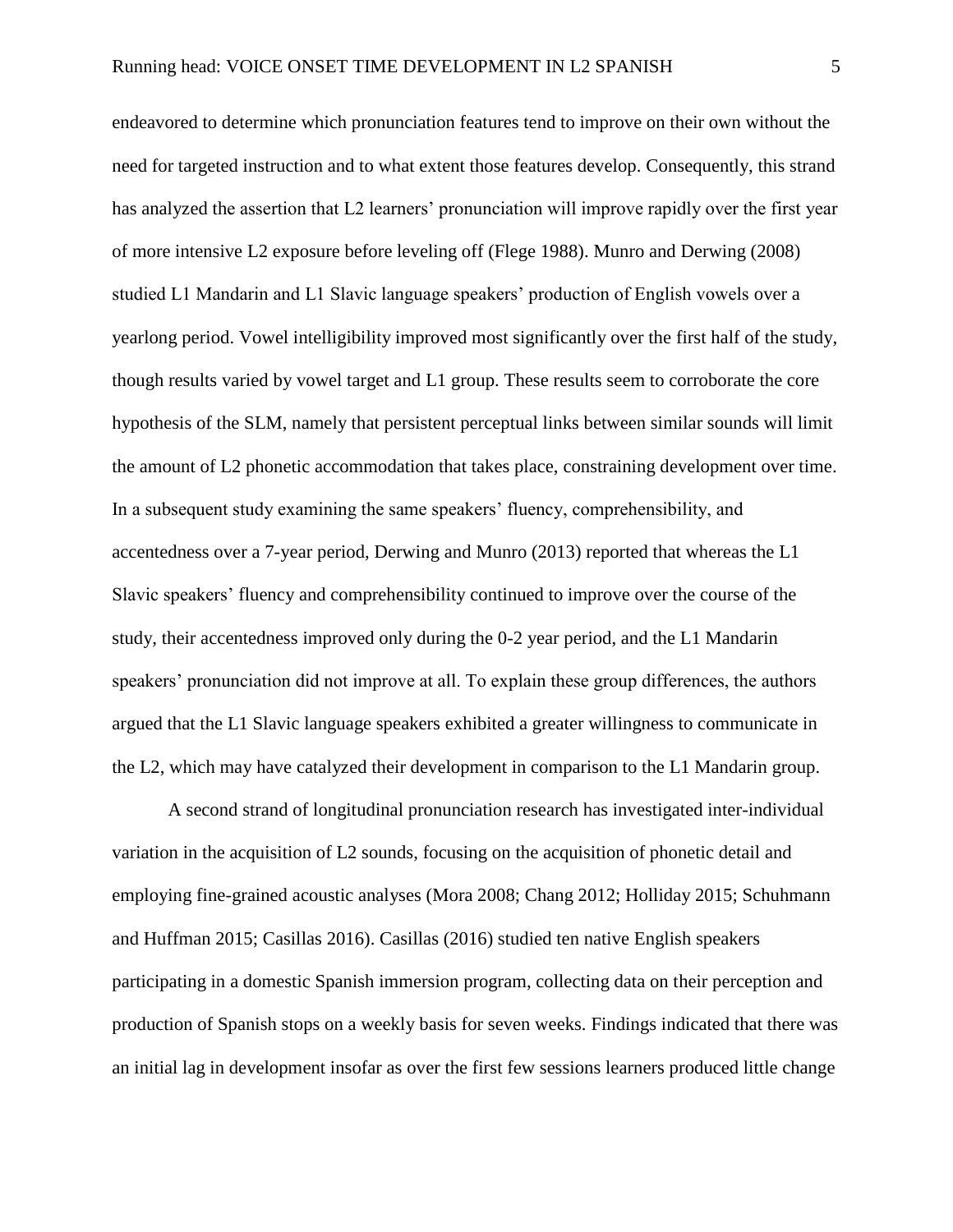in voice onset time (VOT). However, after the second or third week, they began to adjust their production to fit the phonetic characteristics of Spanish, producing shorter VOT in Spanish voiceless stops and prevoicing Spanish voiced stops. Moreover, results suggested that trajectories varied a function of voicing and place of articulation.

## **Models of Cross-Linguistic Speech Perception and Production**

Contemporary models of cross-linguistic speech perception and production such as the SLM or PAM-L2 relate L2 speech production to learners' discrimination of L2 sounds. Some L2 sounds pose little perceptual challenge because they are new, unlike any L1 sound. Conversely, similar sounds tend to be particularly difficult to perceive and produce because speakers assimilate them to a nearby L1 category, despite subtle yet significant phonetic differences between L1 and L2 phones. According to the SLM, if the learner manages to discriminate the L2 sound from its L1 attractor, then a new phonetic category will be established, resulting in a nativelike production. In this scenario, L1 and L2 categories may dissimilate over time, moving beyond the periphery of monolingual production in order to maximize the acoustic distance between them. On the other hand, if the learner does not distinguish the sounds, perceiving the L2 as an acceptable exemplar of the L1 category, then a new category will not be formed. Rather, the L2 sound will be processed via the L1 category, such that over time the sounds will assimilate, reflecting the composition of the shared cross-linguistic phonetic category. This process is known as equivalence classification. In this model, age of onset is a key determinant of category formation not because of the existence of a neurobiological critical period for language learning, but because at later ages of learning, perceptual attunement to the L1 has taken place. Consequently, L2 contrasts occurring in non-contrastive regions of the L1 phonetic space or those that make use of cues irrelevant to L1 contrasts become exceptionally difficult to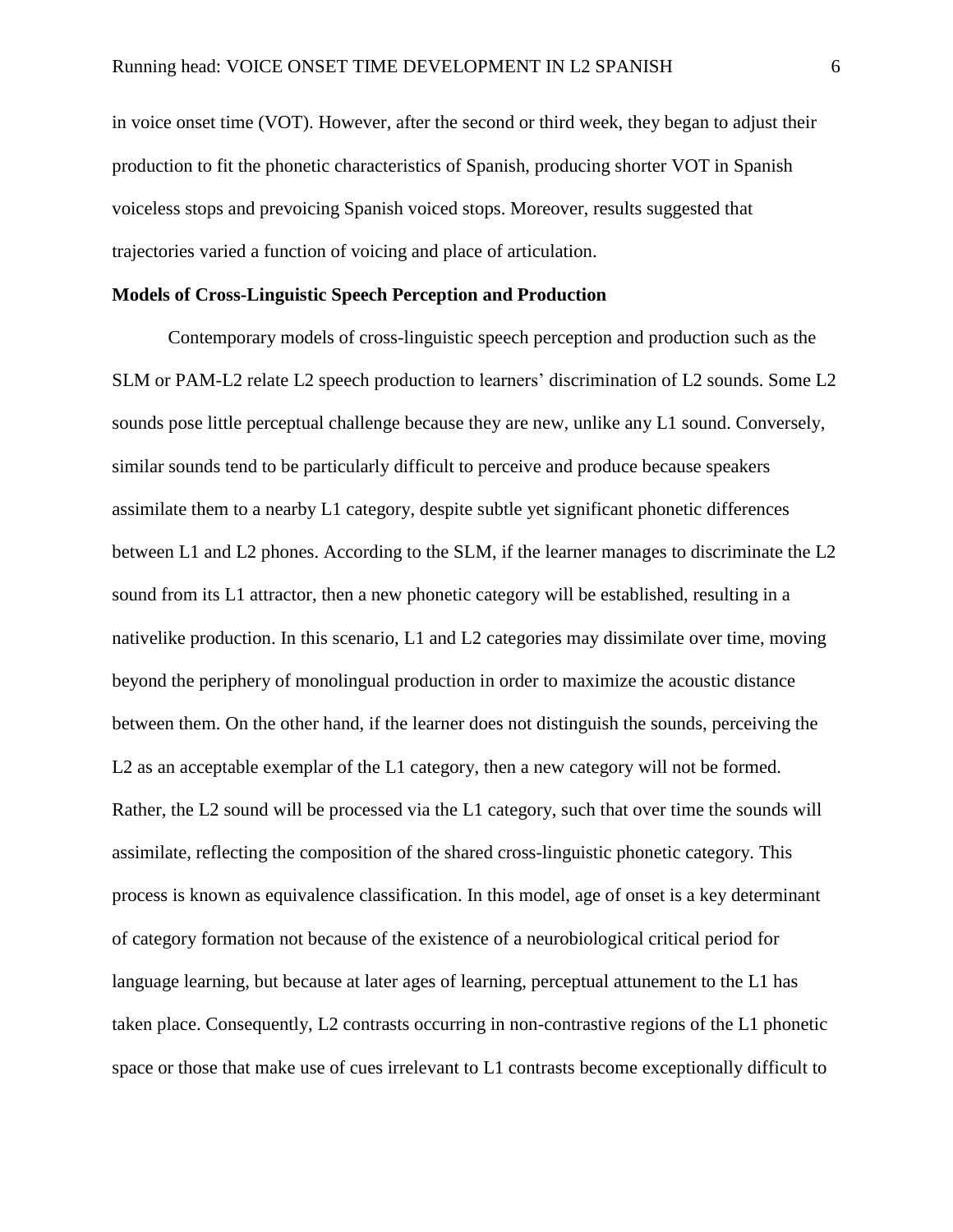perceive and produce. Nevertheless, L2 phonetic learning remains possible throughout the lifespan, even if the likelihood of achieving a nativelike L2 system decreases into adulthood.

Bearing many similarities to the SLM, PAM-L2 defines L2 perceptual ability in terms of listeners' assimilation of L2 contrasts to L1 categories and their subsequent goodness-of-fit. Discrimination is predicted to be poor in a single category assimilation because both members of the L2 contrast are perceived as equally good or poor exemplars of an L1 category. On the other hand, in category goodness, both L2 sounds are assimilated to a single L1 category but differ in terms of their goodness-of-fit. If one sound is a better fit than the other, then discrimination of the contrast may be good. According to Best and Tyler (2007), whether L2 listeners can learn to discriminate these types of contrasts over time depends on factors such as functional load, the relative frequency of minimal pairs in which a given L2 contrast occurs. Of the many points of divergence between PAM-L2 and SLM, one of the most important relates to level of analysis. According to the SLM, individuals compare phones at a "position-sensitive allophonic level" (Flege 1995, p. 293). In contrast, PAM-L2 contends that listeners make cross-linguistic comparisons at both the phonetic and phonological tiers, such that they may perceive two sounds as phonetically distinct while nonetheless recognizing their phonological correspondence. Although Best and Tyler's model focuses on L2 speech perception, because it draws upon the direct realist approach in which the listener directly perceives speech gestures, learners' production of a contrast (i.e., their ability to reproduce the gestural configuration and phasing relations of L2 sounds) depends on their perception of the same information.

Drawing upon the principles of these models, specific predictions regarding developmental trajectories and their relationship to L2 phonetic learning can be made. If speakers perceive a L2 sound as equivalent to a nearby L1 category, blocking category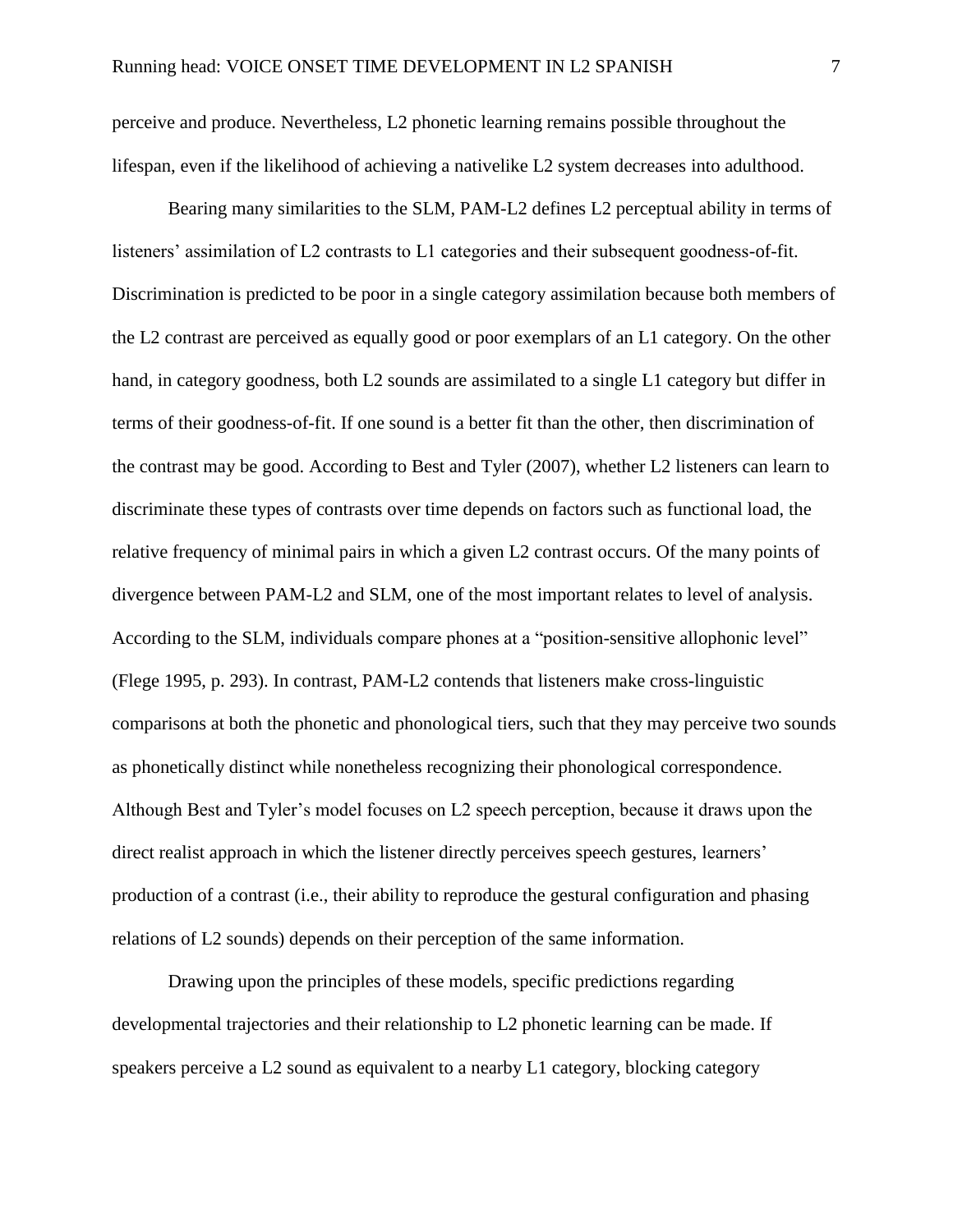formation, then the phonetic properties of the L1 sound should influence its L2 counterpart, constraining development. Consequently, its trajectory should flatten over time, reaching an asymptote at an intermediate value well before nativelike production is achieved. Depending on the circumstances, this asymptote may be temporary since increased L2 input or targeted training could induce additional changes. If, on the other hand, a learner succeeds in establishing a new phonetic category, then no L1 anchoring effect should be observed. In other words, both developmental rate and shape (i.e., the point at which a learner's trajectory begins to flatten) provide information on the relative strength of L1-L2 relationships.

# **Voice onset time (VOT) and the production of L2 stops**

VOT is an acoustic measure relating the release burst of the stop to the onset of voicing in the following segment. When voicing begins before the release burst, stops are said to have lead VOT, transcribed as a negative number. When voicing onset follows the release burst, stops are described in terms of lag. Stops produced with small positive VOT values are referred to as short-lag and stops with larger positive values as long-lag. In many languages in which two series of stops are contrastive, VOT is the primary phonetic cue distinguishing phonological voicing categories (Lisker and Abramson 1964). In Spanish, voiced stops are realized with voicing lead (i.e., with prevoicing), and voiceless stops are short-lag. Canonical VOT values for monolingual speakers range from 70-100 ms of prevoicing (i.e., -70 to -100 ms) for /b, d, g/ and 0-20 ms for /p, t, k/ (Williams 1977; Casteñada 1986; Rosner, López-Bascuas, García-Albea and Fahey 2000). In English, short-lag realizations in the 10-20 ms range predominate for voiced stops, although most native speakers produce at least some prevoiced tokens (Lisker and Abramson 1964, 1967; Smith 1978; Flege and Brown, Jr. 1982; Flege 1982). For /p, t, k/, VOT values of 60-90 ms are typical depending on place of articulation (Lisker and Abramson 1964;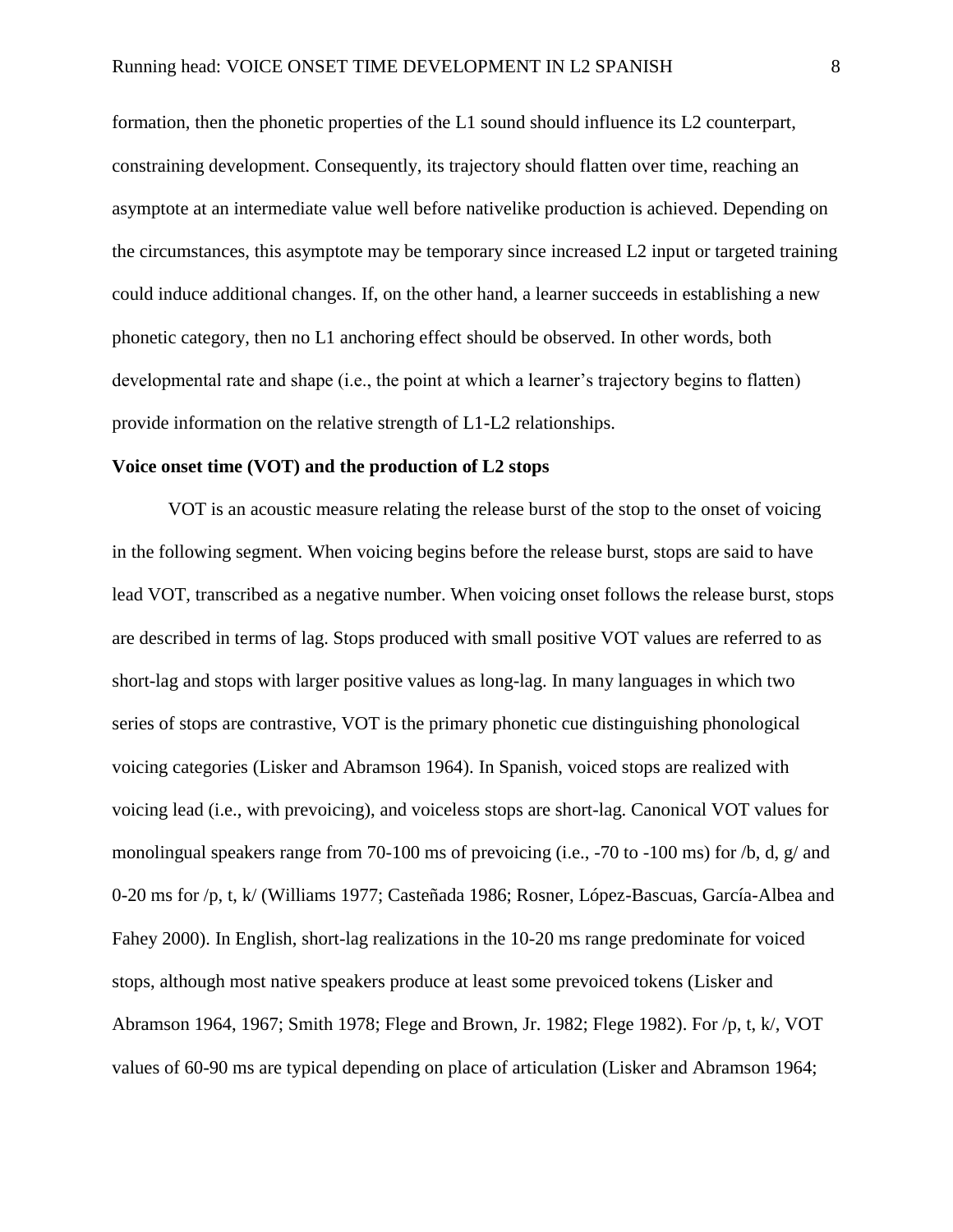Caramazza, Yeni-Komshian, Zurif and Carbone 1973; Flege 1987; Flege and Eefting 1988). Consequently, VOT distributions for voiced and voiceless stops differ between the two languages. In English, voiced stops are most often realized with short-lag VOT, whereas they are produced with lead VOT in Spanish. Likewise, voiceless stops are long-lag in English but shortlag in Spanish. According to the SLM, L2 learners will struggle to perceive and, consequently, produce subtle phonetic differences such as these.

Supporting the SLM perspective, research has demonstrated that early learners are more likely to produce nativelike stops (Caramazza et al. 1973; Flege 1987; Flege and Hillenbrand 1984; Flege and Eefting 1987a, 1987b, 1988; Flege 1991; Flege, Munro and MacKay 1995; Stölten, Abrahamsson and Hyltenstam 2015). Flege (1995) has interpreted these findings as evidence that early-onset SLA oftentimes results in the formation of a new phonetic category for cross-linguistically similar sounds, including L1 and L2 stops. This new phonetic category then enables the speaker to produce completely nativelike VOT in the L2. In contrast, adult learners tend to produce L2 stops with VOT values typical of the L1 or with "compromise" values intermediate to both languages (e.g., Flege 1987), which would suggest that they have simply equated L2 stops with the corresponding L1 category or have perceived phonetic differences between L1 and L2 stops without creating an independent L2 category. However, studies have reported a small percentage of late learners whose attainment appears to be nativelike (e.g., Flege and Eefting 1987b; Major 1992; Flege et al. 1995; Birdsong 2007; Stölten et al. 2015), which underscores the fact that L2 phonetic learning in adolescence and adulthood varies considerably across individuals as a function of their experience and personal characteristics.

In contrast to L2 speakers in immersion contexts, classroom foreign language learners most frequently interact in the L2 with other learners and even then only on a limited basis and in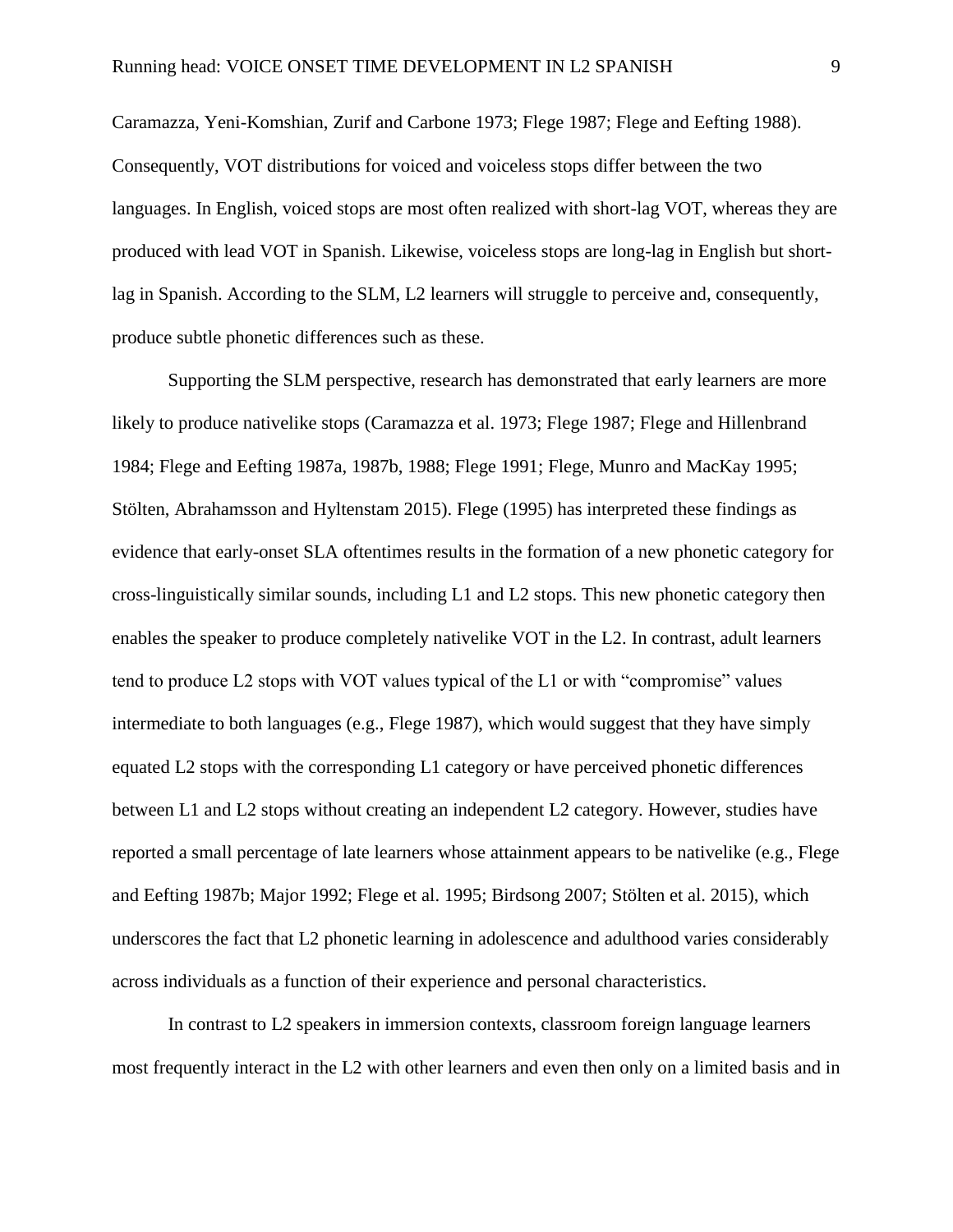a formal context. Consequently, although one might expect classroom learners to exhibit little L2 phonetic development, studies have shown that their VOT production improves substantially with increasing proficiency (Reeder 1998; Zampini 1998; Simon 2009; Mora 2008; Kissling 2013). For example, Reeder (1998) reported a stepwise reduction in the VOT of Spanish /p, t, k/ across four proficiency levels with the greatest shift between the level 2 intermediate and level 3 upper-division speakers (for /p/, 54 and 36 ms VOT, respectively). Zampini (1998) examined a similar group of learners enrolled in an upper-division Spanish phonetics course. Even before explicit instruction, participants produced English and Spanish /p/ with 60 and 25 ms VOT, which suggests that they had already modified their L2 production considerably. Conversely, with respect to Spanish /b/, they continued to produce short-lag variants even though they exhibited a negative perceptual boundary in Spanish, which would indicate that they had become sensitive to the lead/short-lag distinction.

Recent longitudinal studies on L2 stops have shown that although phonetic learning occurs rapidly in the earliest stages of SLA, all L2 categories do not develop in tandem (Chang 2010, 2012; González López and Counselman 2013; Holliday 2015; Schuhmann and Huffman 2015; Casillas 2016). In most cases, cross-linguistic similarity appears to regulate both the amount of L2 phonetic accommodation that occurs and L1 phonetic drift. Chang (2012) studied English-speaking learners of Korean enrolled in an intensive six-week introductory language course. Whereas VOT increased in Korean aspirated and English voiceless stops, parallel changes were not evident in learners' production of the Korean fortis and English voiced categories, arguably because learners perceived cross-linguistic phonetic differences between the former but not the latter pair. Schuhmann and Huffman (2015) likewise found that novice L2 Spanish learners who received phonetics training improved their production of voiceless stops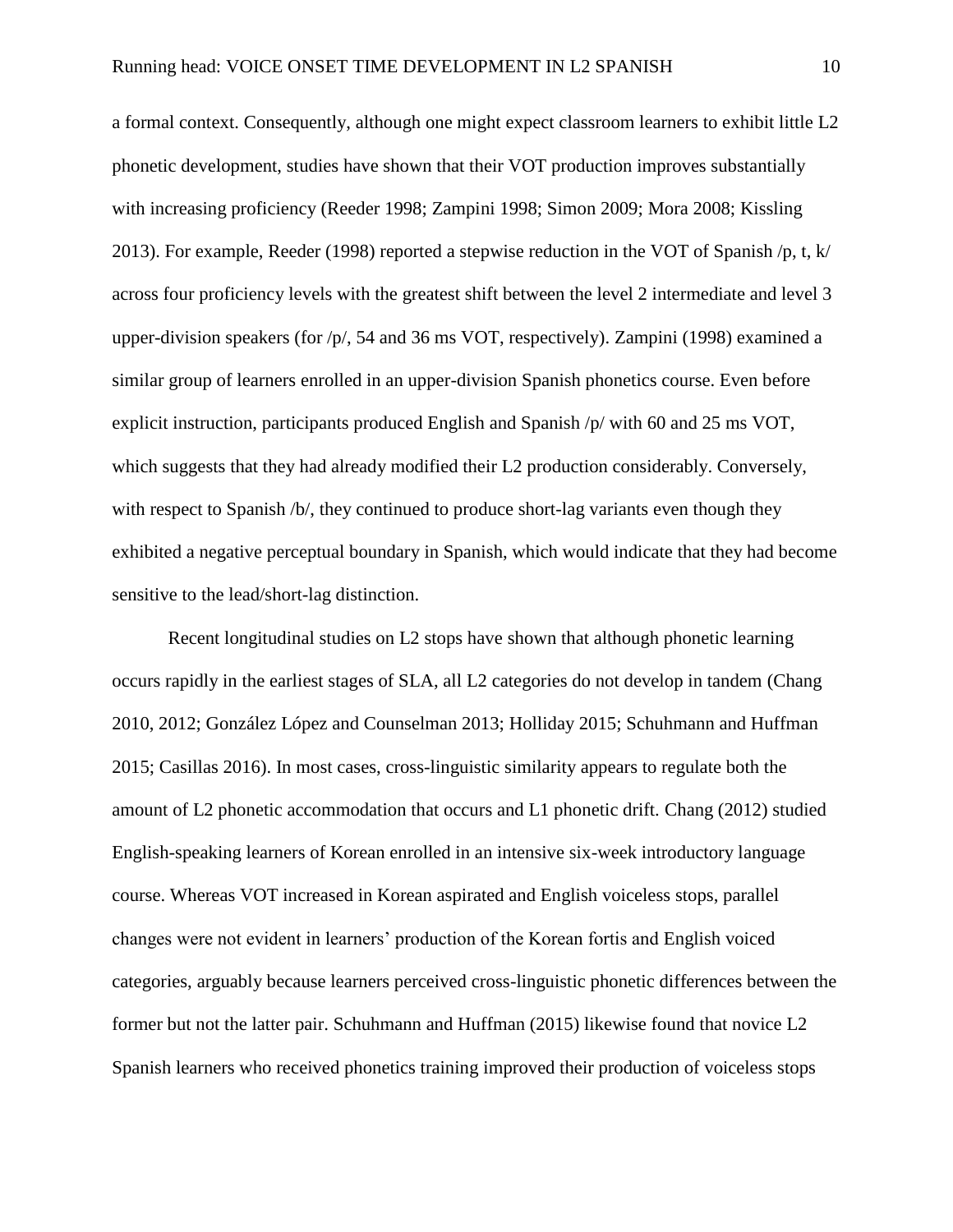more so than their production of voiced stops, and there was a stronger trend for English voiceless but not voiced VOT to drift downward toward the Spanish category.

In summary, research has shown that early learners produce more nativelike L2 stops, lending support to the notion that individuals are more likely to discern phonetic differences between similar sounds if the L2 is learned earlier in life. In adult SLA, L2 phonetic learning remains possible insofar as late learners produce more accurate L2 stops with experience. However, nativelike attainment is unlikely, possibly due to persistent perceptual links between L1 and L2 categories. Recent longitudinal studies have begun to explore inter-individual variation in the acquisition of L2 stops. The present study contributes to this line of work by examining group and individual developmental curves in the acquisition of L2 Spanish stops over two semesters of introductory language training.

#### **The Present Study**

This study examined English speakers' production of L2 Spanish /b/ and /p/ over two semesters of language instruction, taking into account their propensity to produce prevoiced /b/ in English. It was predicted that English speakers would improve their production of Spanish /p/ by reducing VOT over time. On the other hand, given that short-lag and prevoiced stops cooccur for phonologically voiced stops in English, it was expected that speakers would struggle to prevoice Spanish /b/. In other words, greater cross-linguistic overlap between Spanish and English voiced stops was predicted to constrain development of L2 prevoicing. If, as the SLM contends, cross-linguistic perceptual relationships guide production, causing linked categories to assimilate to one another, then the L1 should act as an anchor, causing development to level off before reaching a nativelike level. If, on the other hand, learners successfully establish a new category for L2 stops, then development should not slow. Participants in the present study were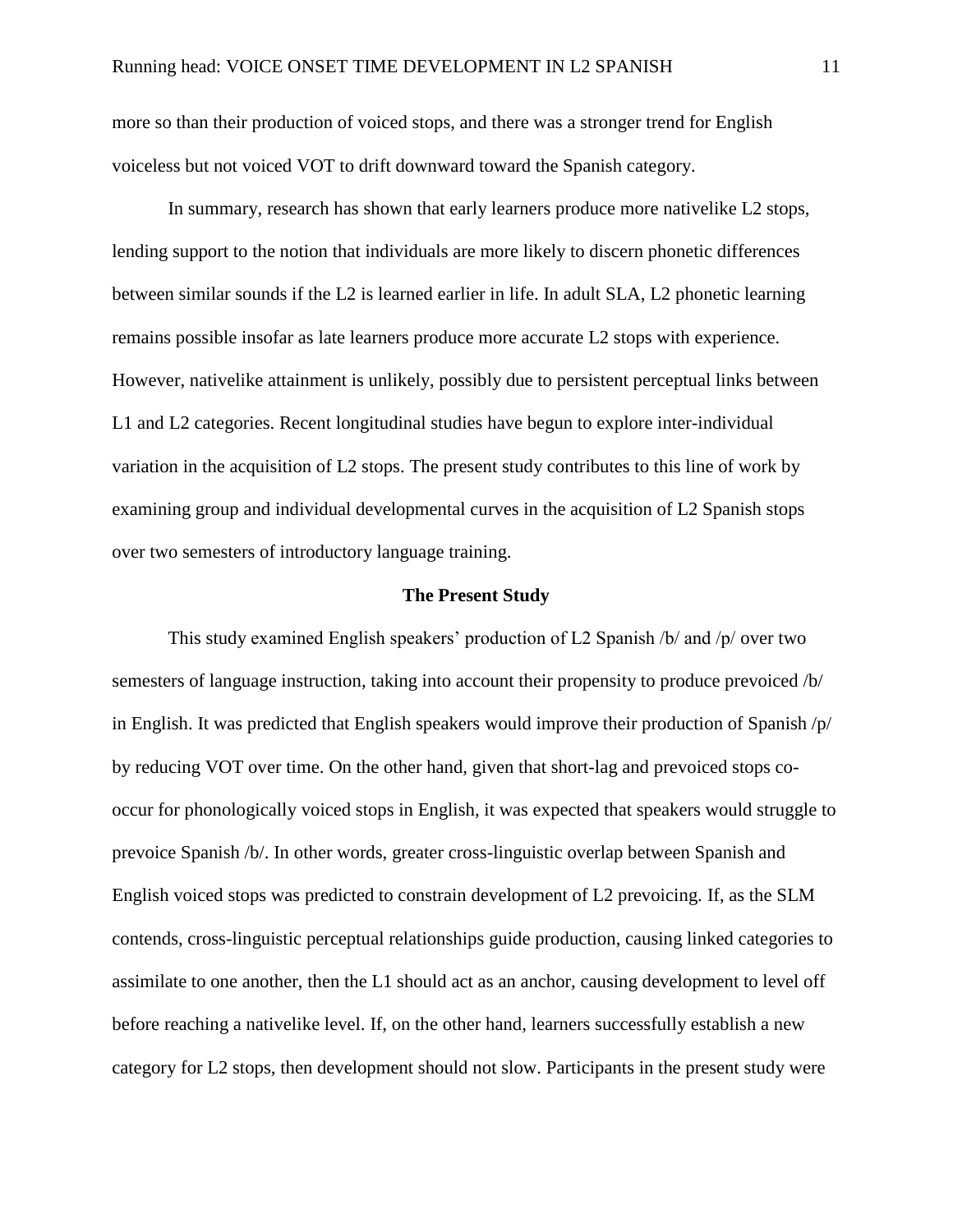late learners of Spanish who rarely interacted in the L2 outside of the language classroom. Consequently, it was predicted that individual trajectories would slow and stabilize in most cases, providing evidence of incomplete L2 category formation.

## **Method**

## **Participants**

Twenty-six L1 English speakers were recruited from multiple sections of a secondsemester communicative Spanish course at a midsized US university. Over the course of the study, students were taught by a range of native and nonnative instructors, all of whom completed a brief questionnaire to provide insight into any pronunciation instruction they may have provided students as part of their regular lesson planning. Instructors reported no overt attention to pronunciation in their teaching, except for one who discussed diphthongs and the Spanish tap and trill.

Participants completed an adapted version of the Language Contact Profile (Freed, Dewey, Segalowitz and Halter 2004) to provide data on the age at which they first began learning Spanish, amount of previous experience with the language, and if they had received any pronunciation training. They also rated their proficiency and reported on L2 use outside of the classroom, which was minimal. The mean age of onset for the group was  $14.38$  years (*SD* = 4.11), and participants had on average 3.35 years of previous Spanish experience throughout secondary school (*SD* = 3.17). Participants 13, 15, and 24 (henceforth, P13, P15, etc.) reported experience with Japanese, Italian, and French, rating their proficiency in these languages as *very good*, *good*, and *very good*<sup>1</sup> . Due to scheduling conflicts, five participants withdrew from the study after the first two waves of data collection (i.e., after one semester), reducing the sample to 21 speakers. Six native speakers of Spanish participated to provide baseline VOT data in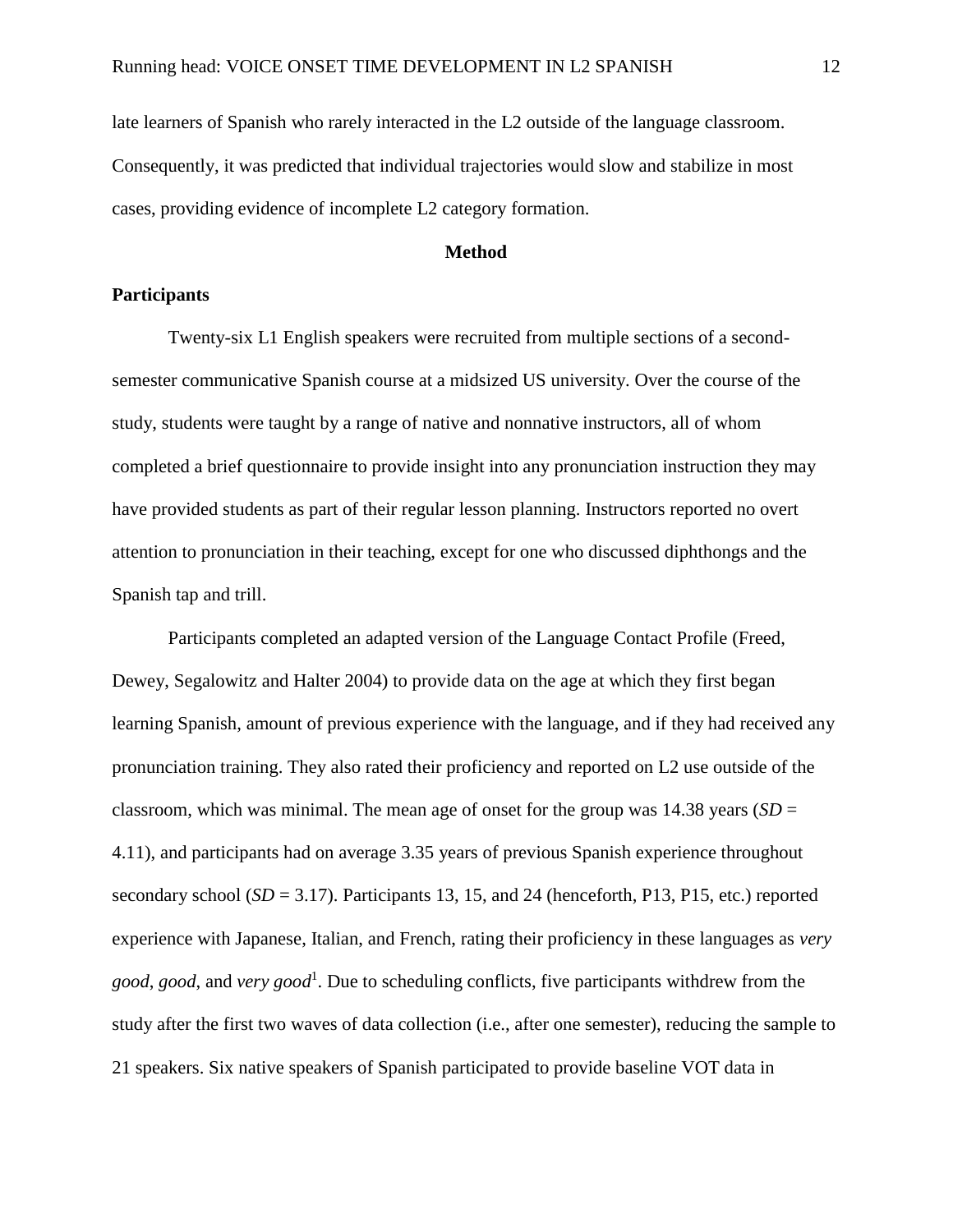Spanish. These L1 speakers were a representative sample of language instructors at the institution where data collection took place, but they did not teach participating students while the study was ongoing.

## **Target Items**

Spanish target items were four fictitious characters contrasting /b/ and /p/ in word-initial position. The characters were minimal pairs in which the target stops occurred in stressed and unstressed syllables. Labial stops were selected for a number of reasons. First, /b/ and /p/ are cross-linguistically more similar in Spanish and English than /d/ and /t/, which differ in place of articulation (dental in Spanish v. alveolar in English). Secondly, voicing is easier to maintain for stops at more anterior points of articulation (Ohala and Riordan 1979), and research has shown that labial stops have shorter VOT values than their velar counterparts (cf., Cho and Ladefoged 1999). Therefore, it may be easier for L2 speakers to initiate prevoicing in /b/ before doing so in stops at other points of articulation and reduce VOT in /p/ given that it is closer to the L2 VOT target. To elicit VOT in English, four target words were chosen to match as closely as possible the vowel context, stress, and word length of the Spanish target characters (Table 1).

Lexical stress was taken into account because it has been shown to enhance both prevoicing of voiced stops in Spanish and aspiration of long-lag voiceless stops in English (e.g., Lisker and Abramson 1967; Casteñada, 1986; Simonet, Casillas and Díaz 2014). To that point, Simonet, Casillas and Díaz (2014) reported that monolingual English speakers produced /t/ with an average VOT of 71 ms in the unstressed context compared to 78 ms in the stressed context. The relationship between stress and the realization of prevoicing in Spanish /d/ was even more robust in that native Spanish speakers produced 50 and 69 ms of prevoicing on average (i.e., -50 and -69 ms VOT) in the unstressed and stressed environments. If English speakers are able to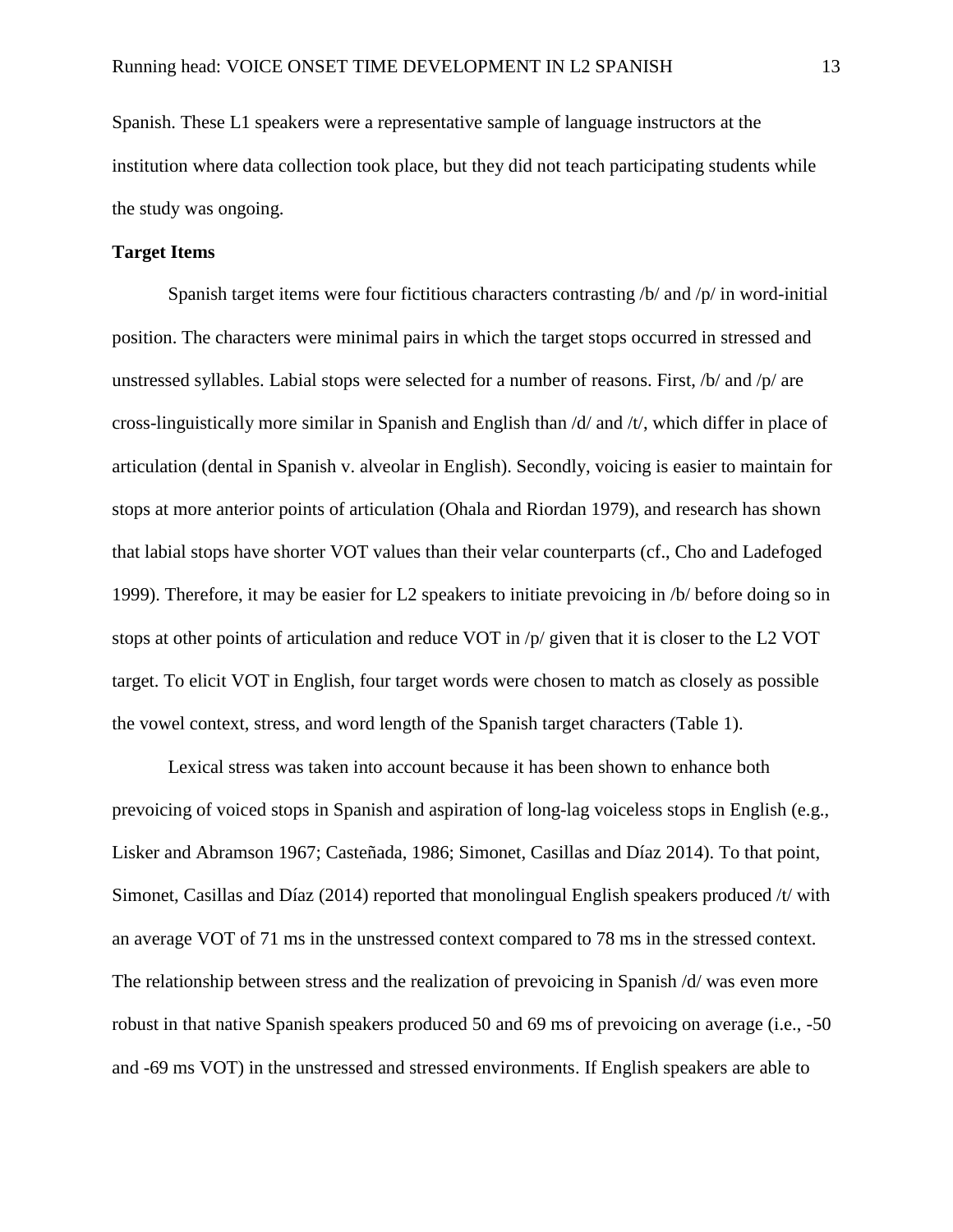acquire a Spanish mode of production over time, then they should produce more prevoicing in stressed syllables.

|         |                 | /b/             | $\sqrt{p/2}$           |                   |  |
|---------|-----------------|-----------------|------------------------|-------------------|--|
|         | <b>Stressed</b> | Unstressed      | <b>Stressed</b>        | Unstressed        |  |
| Spanish | <b>Bafo</b>     | Bamuso          | Pafo                   | Pamuso            |  |
|         | /bafo/          | /bamuso/        | $\gamma$ pafo $\gamma$ | /pamuso/          |  |
|         | [ˈba.fo]        | $[ba$ . mu.so]  | ['pa.fo]               | [pa. mu.so]       |  |
| English | barks           | <i>bazookas</i> | parks                  | pajamas           |  |
|         | /barks/         | /bazukas/       | /parks/                | /padzamas/        |  |
|         | [paiks]         | [pə.ˈzu.kəz]    | [ $ph a$ <i>xks</i> ]  | $[ph$ ə. dza.məz] |  |

Table 1. Target items for the Spanish and English VOT tasks.

## **Tasks and Procedure**

Participants completed two L2 production tasks, a picture task and a reading task, working with the set of word-initial stop target characters. On the picture task, students received images of a character, a verb, and an object or location, presented in that order, combining them to form a short sentence in Spanish (e.g., *Pafo corre en el parque*, 'Pafo runs in the park'). They received the name of the character to ensure that they produced it without hesitation but did not receive the other vocabulary items. On the reading task, students were presented with a sentence in Spanish that they read aloud. The sentences were similar to those they had formed on the picture task. These two tasks were hypothesized to differ with respect to the cognitive demands they placed on learners, thereby providing a more representative sample of their pronunciation under different speaking conditions<sup>2</sup>. There were ten sentences per target character per task or 80 total, 40 per task. Following the L2 production tasks, participants completed the English speaking task. English target words were embedded in sentences of similar length (e.g., 'Parks relax you because they are quiet'), and each sentence appeared five times.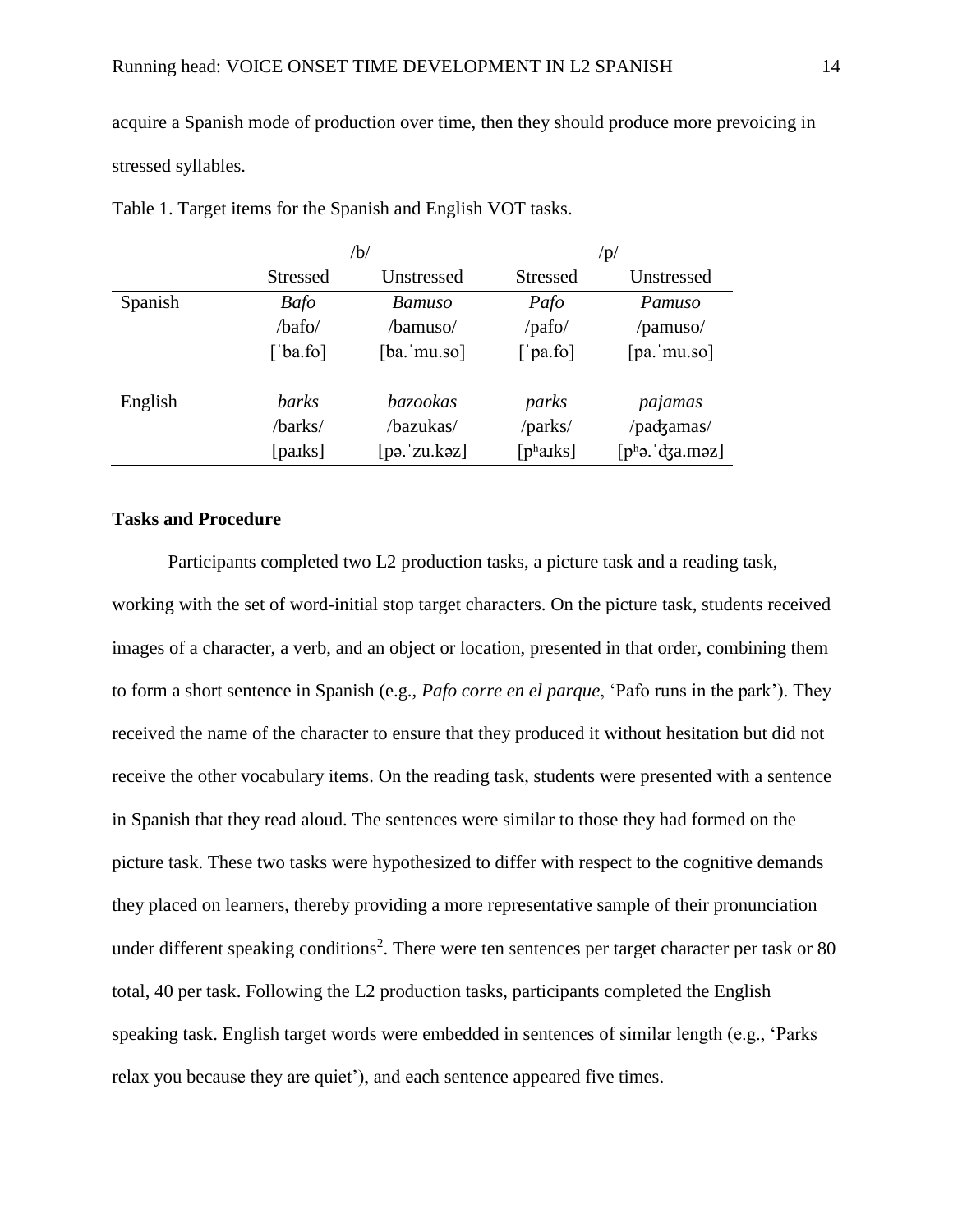Students took part in this study five times over the course of a calendar year,

corresponding to their second and third semesters of college-level Spanish language instruction, as well as a final data point in their fourth semester. At each data collection session, participants completed the Spanish speaking tasks. They completed the full version of the language contact questionnaire at the first session and an abbreviated version at the third and fifth sessions to provide a snapshot of any Spanish-related activities they were engaging in at the time. L1 English VOT data was collected twice, at the second and fourth sessions. The L1 Spanish speakers participated in the experiment only once and did not record the English target items.

Participants completed all tasks on the computer using SuperLab software. They saw one set of images (picture task) or sentence (reading task) per screen, registered their recording, and advanced to the next trial by pressing any key. Recordings took place in a sound-attenuated booth using a dynamic, head-mounted microphone (Shure SM10A) connected to a laptop computer through a Shure X2u XRL to USB signal adapter. All recordings were made using Audacity software at a sampling rate of 44100 HZ and exported as WAV files. Character names were extracted from the recordings to facilitate acoustic analysis. Using Praat software (Boersma and Weenink 2012), VOT was annotated from the release burst of the stop to the onset of periodic vocal fold vibration. Prevoicing was coded as a negative VOT value. Thirty-nine of 18,560 tokens (0.2% of the total data) were excluded from analysis due to quality concerns, most often coughing or bumping the microphone. Once all files had been annotated in Praat, VOT was measured automatically using a script. To analyze students' English production for the L1 prevoicing predictor, VOT was analyzed in the ten tokens of English /b/ recorded at the second session. L1 prevoicing was defined as the proportion of prevoiced /b/ tokens an individual produced out of the ten trials.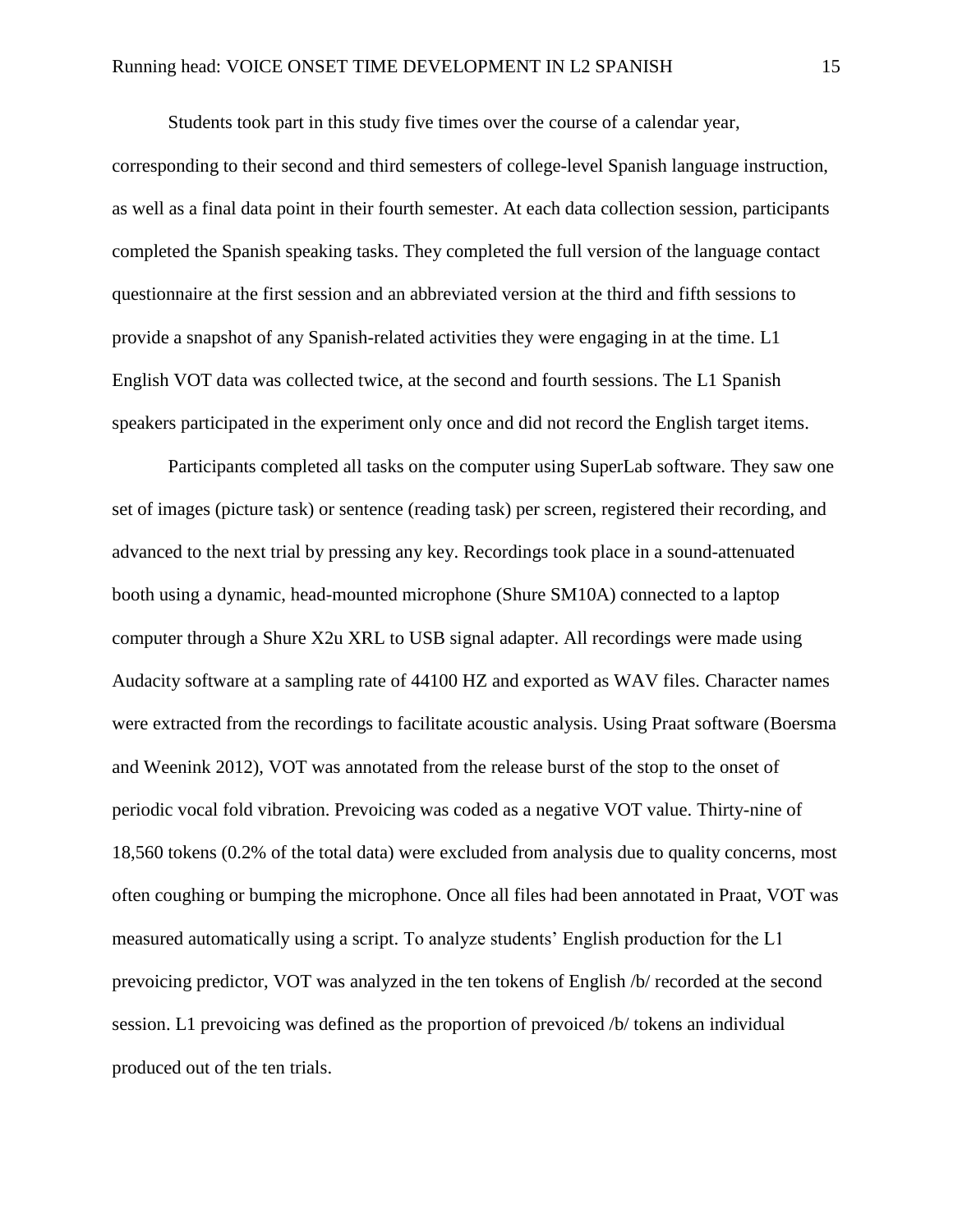## **Statistical approach: Growth curve modeling**

Growth curve models are a subclass of mixed-effects models in which time is treated as a predictor regressed onto the outcome variable (Singer and Willet 2003; Cunnings and Finlayson 2015; Linck and Cunnings 2015). One feature of these models is the ability to include higher order polynomials (e.g., a quadratic or cubic term) to model curvature, making them an ideal analytical tool for longitudinal data sets. Growth curve models also have certain advantages over the more widely applied repeated measures analyses of variance (ANOVAs): They are robust in the face of missing data given that they estimate model parameters based on available data points, and they do not invoke some of the assumptions related to independence of observations and distribution of error.

Nested models were compared by performing a Chi-squared test on their deviance statistic. In order to do so, models were first fit using maximum likelihood estimation since restricted maximum likelihood deviance cannot be used to compare models with different fixed effects. If a more complex model was an improvement over its predecessor, then the additional parameters were taken to be significant (i.e., to have significantly improved model fit). Scholars have yet to determine exactly how to estimate *p* values from the *t* statistic that growth curve models generate. Consequently, *t* values of 1.96 or above were treated as statistically significant at *p* < .05 following the large-sample normal approximation (Mirman 2014). Actual *p* values may be slightly larger than reported here because of small-sample effects.

Following Murakami (2016), Table 2 summarizes models fit to the /b/ data. Models 1a-3b progress from an unconditional linear growth model with a random intercept (1a) to an unconditional cubic growth model with random intercepts and linear and quadratic slopes (3a), which models more complex quadratic and cubic trajectories and individual variation in rate of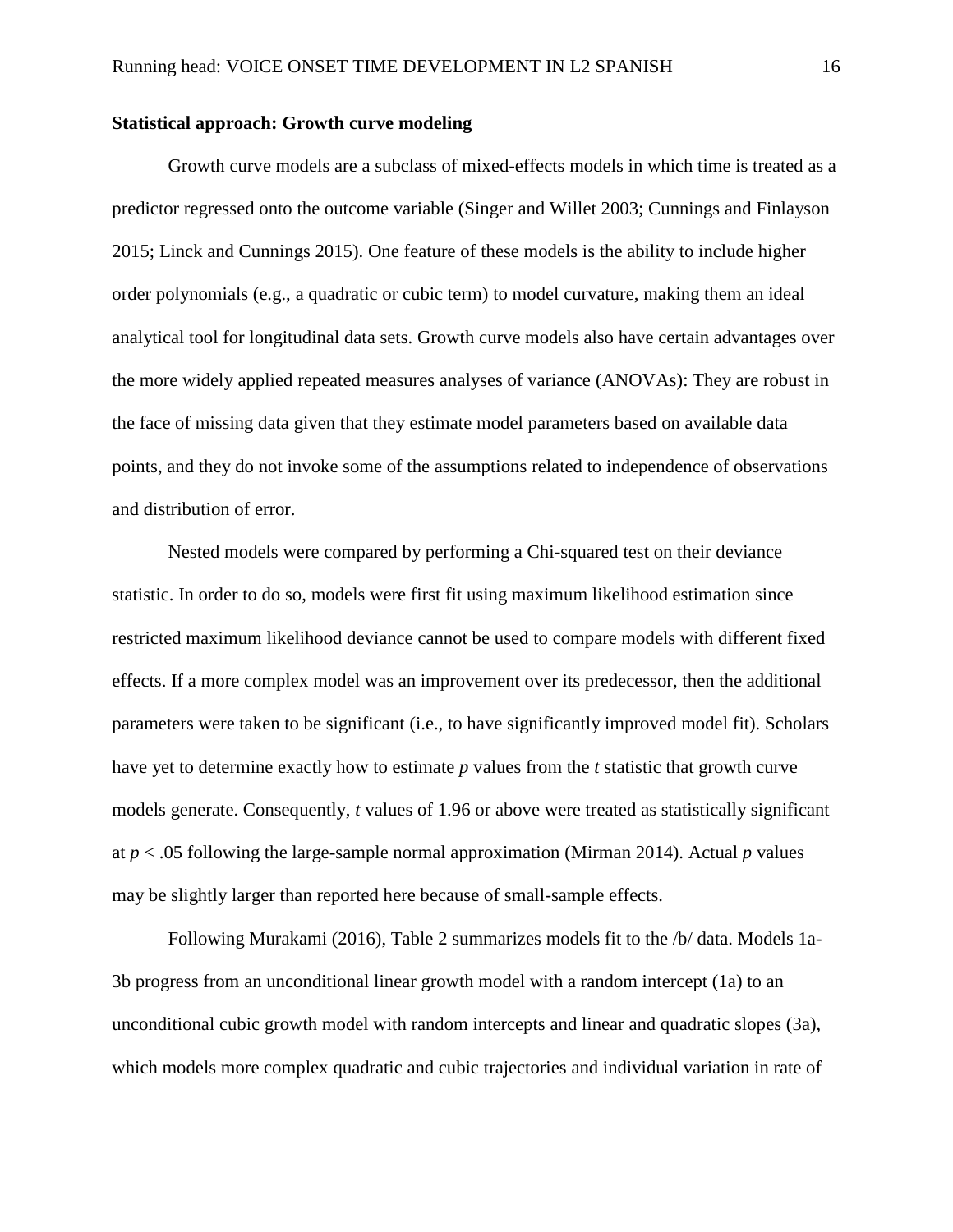change and curvature. Model 3a, the cubic model, did not significantly improve model fit  $(\chi^2(1) =$ 0.66,  $p = 0.42$ ). Consequently, 2b, the unconditional quadratic growth model, was taken as the reference model to which predictor variables were added. In addition to time, stress and L1 prevoicing (L1 pre) as primary predictors, age of learning (AoL) and previous experience (PE) were grand-mean centered<sup>3</sup> and incorporated into models 4a-4c as control predictors. Models 4a and 4b examined relationships between the intercept and stress and L1 prevoicing, addressing whether those predictors were related to performance. Model 4c incorporated a linear slope by L1 prevoicing parameter to determine if L1 prevoicing predicted rate of change in the development of prevoicing in L2 Spanish /b/. That is, L1 prevoicers could have produced lower overall VOT (i.e., more prevoicing) in Spanish /b/, acquired L2 prevoicing more rapidly due to their propensity to prevoice in their L1, or exhibited both characteristics. Models 4a and 4b improved fit, indicating that the stress and L1 prevoicing predictors were related to learners' L2 VOT production in Spanish /b/. However, model 4c did not improve fit  $(\chi^2(1) = 0.04, p = .85)$ , which suggests that L1 prevoicing was not related to rate of change. Therefore, model 4b was taken to be the final model. A similar strategy was applied to model VOT development in L2  $/p/$ , excluding the L1 prevoicing predictor. Final models for L2 /b/ and /p/ are summarized in detail below.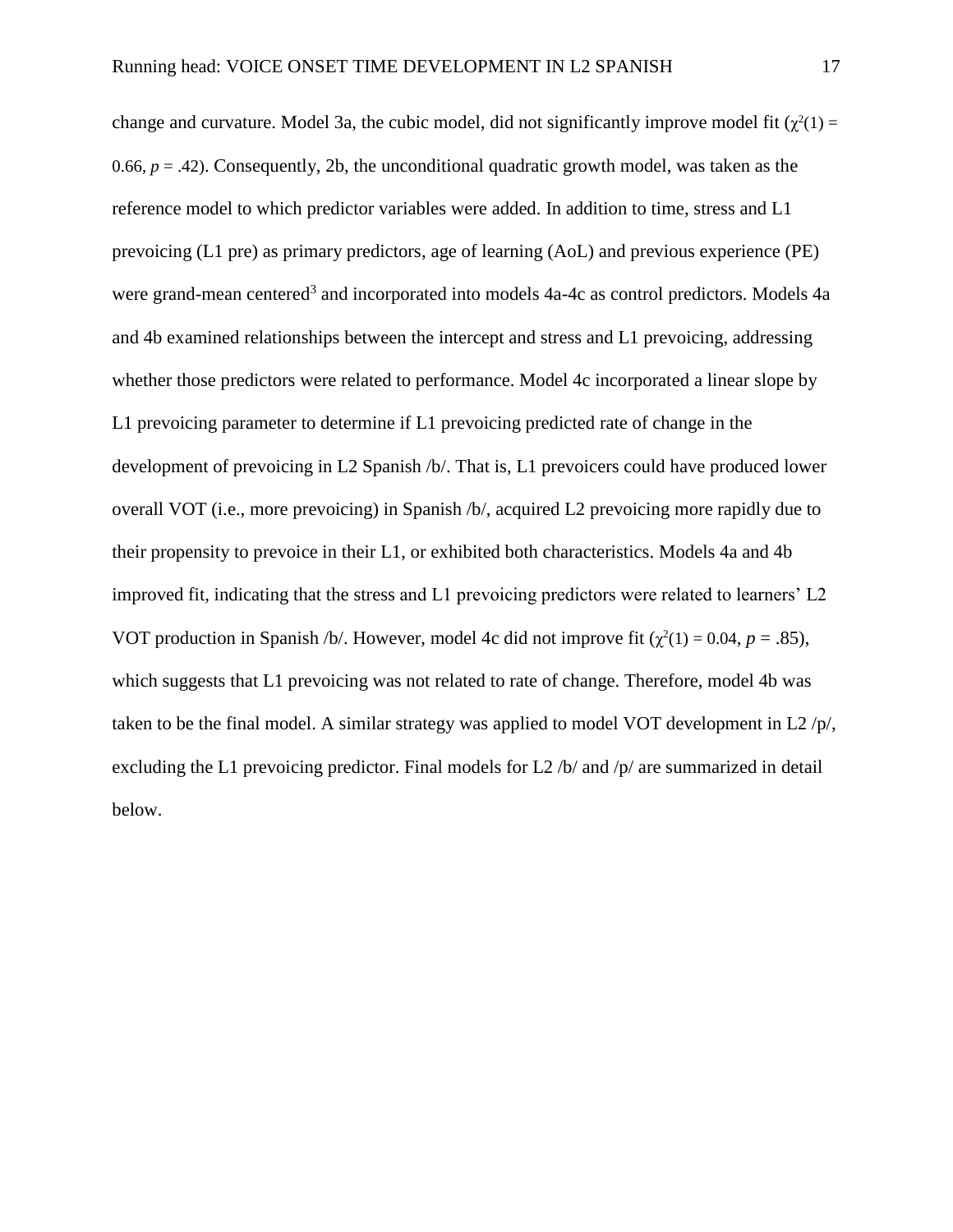|                |                                                   | Model description            |            |                 | Test against prior model |                  |
|----------------|---------------------------------------------------|------------------------------|------------|-----------------|--------------------------|------------------|
| Model          | Fixed-effects                                     | Random-effects (by subject)  | <b>AIC</b> | $\triangle$ AIC | Statistic                | $\boldsymbol{p}$ |
| 1a             | intercept, linear                                 | intercept                    | 39812      |                 |                          |                  |
| 1 <sub>b</sub> | intercept, linear                                 | intercept, linear            | 39629      | $-183$          | $\chi^2(2) = 186.80$     | < .001           |
| 2a             | intercept, linear, quadratic<br>intercept, linear |                              | 39603      | $-26$           | $\chi^2(1) = 27.87$      | < .001           |
| 2 <sub>b</sub> | intercept, linear, quadratic                      | intercept, linear, quadratic | 39596      | $-7$            | $\chi^2(3) = 13.23$      | .004             |
| 3a             | intercept, linear, quadratic, cubic               | intercept, linear, quadratic | 39597      | $\mathbf{1}$    | $\chi^2(1) = 0.66$       | .42              |
| 4a             | $2b + stress$ , L1 pre, PE, AOL                   | 2 <sub>b</sub>               | 39546      | $-50$           | $\chi^2(4) = 57.71$      | $<.001$          |
| <b>4b</b>      | 4a                                                | $2b + stress$                | 39406      | $-140$          | $\chi^2(4) = 147.92$     | < .001           |
| 4c             | $4a + L1$ pre $\times$ linear                     | $2b + stress$                | 39408      | $\overline{2}$  | $\chi^2(1) = 0.04$       | .85              |

# Table 2. Taxonomy of Growth Curve Models Fit to VOT in L2 Spanish /b/

*Notes*. The *linear*, *quadratic*, and *cubic* parameters refer to the treatment of time/session, modeling VOT development as a straight line (linear) or with one (quadratic) or two turning points (cubic). When treated as a fixed effect, these terms examined group-level growth (i.e., development over time for this population of learners). As random effects, they explored whether individual trajectories varied randomly around the fixed effect. *Stress* was contrast-coded to obtain an ANOVA-style main effect, and *L1 pre(voicing)* was a continuous ratio. *PE* = *Previous Experience*. *AoL* = *Age of (L2) Learning*. Both variables were group mean-centered.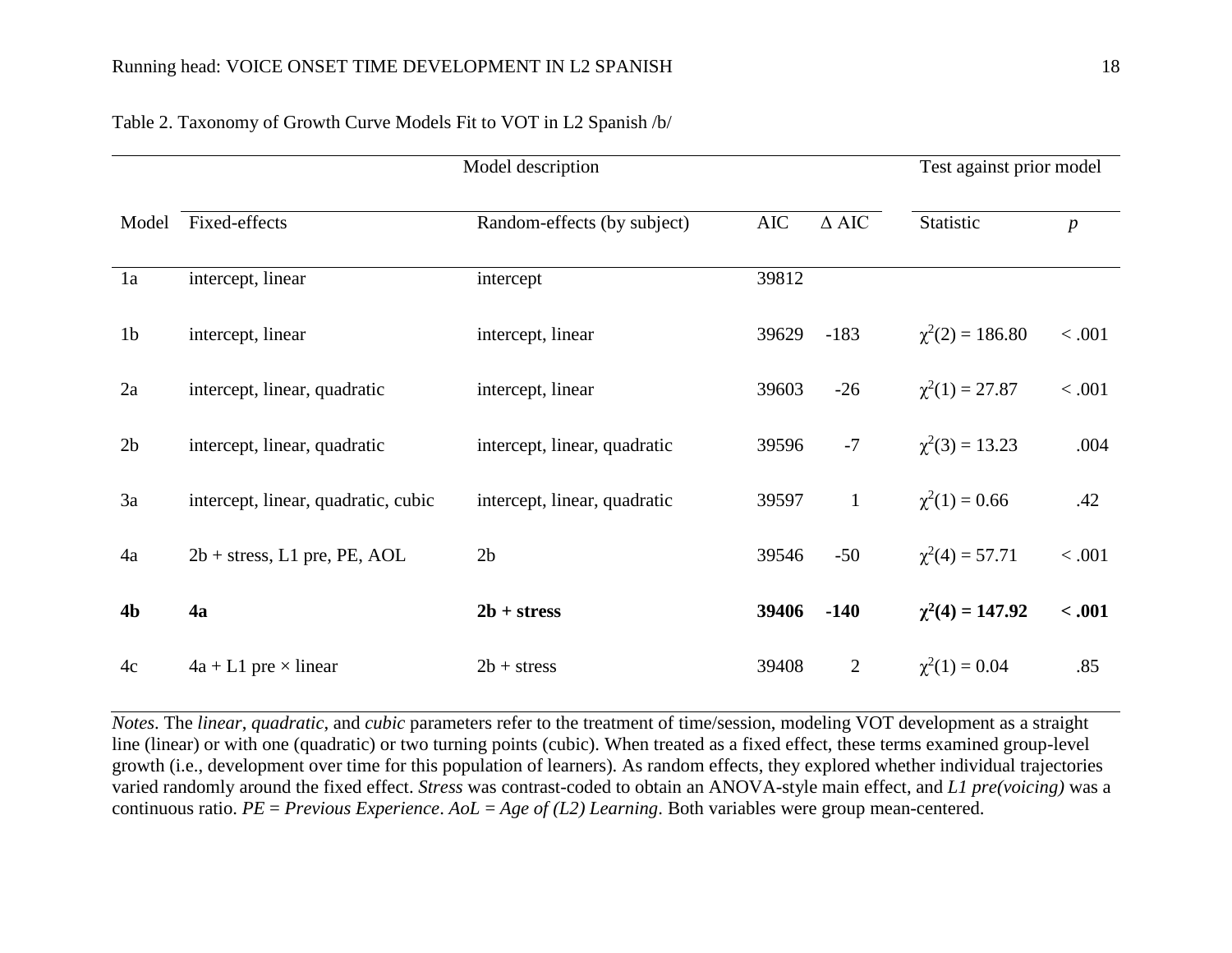#### **Results**

To examine English speakers' VOT development over time, growth curve models were fit to learners' VOT in Spanish /b/ and /p/ separately using the lme4 package (version 1.1-7; Bates, Maechler, Bolker, and Walker 2014) of R (version 3.1.3; R Core Team 2015). Fixed effects included linear and quadratic session (i.e., time), stress, previous experience (PE), and age of learning (AoL). L1 prevoicing was also included in the model of VOT in L2 /b/. Stress was contrast coded (i.e., unstressed  $= -0.5$ , stressed  $= 0.5$ ) to obtain an ANOVA-style main effect, and PE and AoL were grand-mean centered. L1 prevoicing was treated as a continuous fixed-effect predictor of VOT production in Spanish /b/. By-subjects random intercepts, linear and quadratic slopes, and stress were included to model inter-individual variation in those parameters. Table 3 reports the results of the final model (4b), and Figure 1 plots observed values as points and model-estimated trajectories as lines. Dotted and solid lines represent VOT production in unstressed (i.e., /bamuso/) and stressed (i.e., /bafo/) syllables. Table 3. Growth curve model of VOT development in L2 Spanish /b/.

|                         |          |            |         |                  | Random effects |
|-------------------------|----------|------------|---------|------------------|----------------|
|                         |          | By Subject |         |                  |                |
| Parameters              | Estimate | SЕ         | t       | $\boldsymbol{p}$ | SD             |
| Intercept               | 8.14     | 3.61       | 2.26    | .036             | 15.55          |
| Linear slope            | $-25.74$ | 5.58       | $-4.61$ | < .001           | 22.99          |
| Quadratic slope         | 7.71     | 2.35       | 3.29    | .003             | 8.56           |
| <b>Stress: Stressed</b> | $-8.10$  | 3.43       | $-2.37$ | .026             | 15.67          |
| L1 prevoicing           | $-45.57$ | 9.72       | $-4.69$ | < .001           |                |
| <b>PE</b>               | 2.53     | 1.82       | 1.39    | .177             |                |
| AoL                     | 1.79     | 1.40       | 1.28    | .212             |                |

In order to produce more targetlike L2 stops, English speakers need to reduce VOT in L2 /b/ and /p/, prevoicing the former and producing short-lag stops for the latter. Therefore, a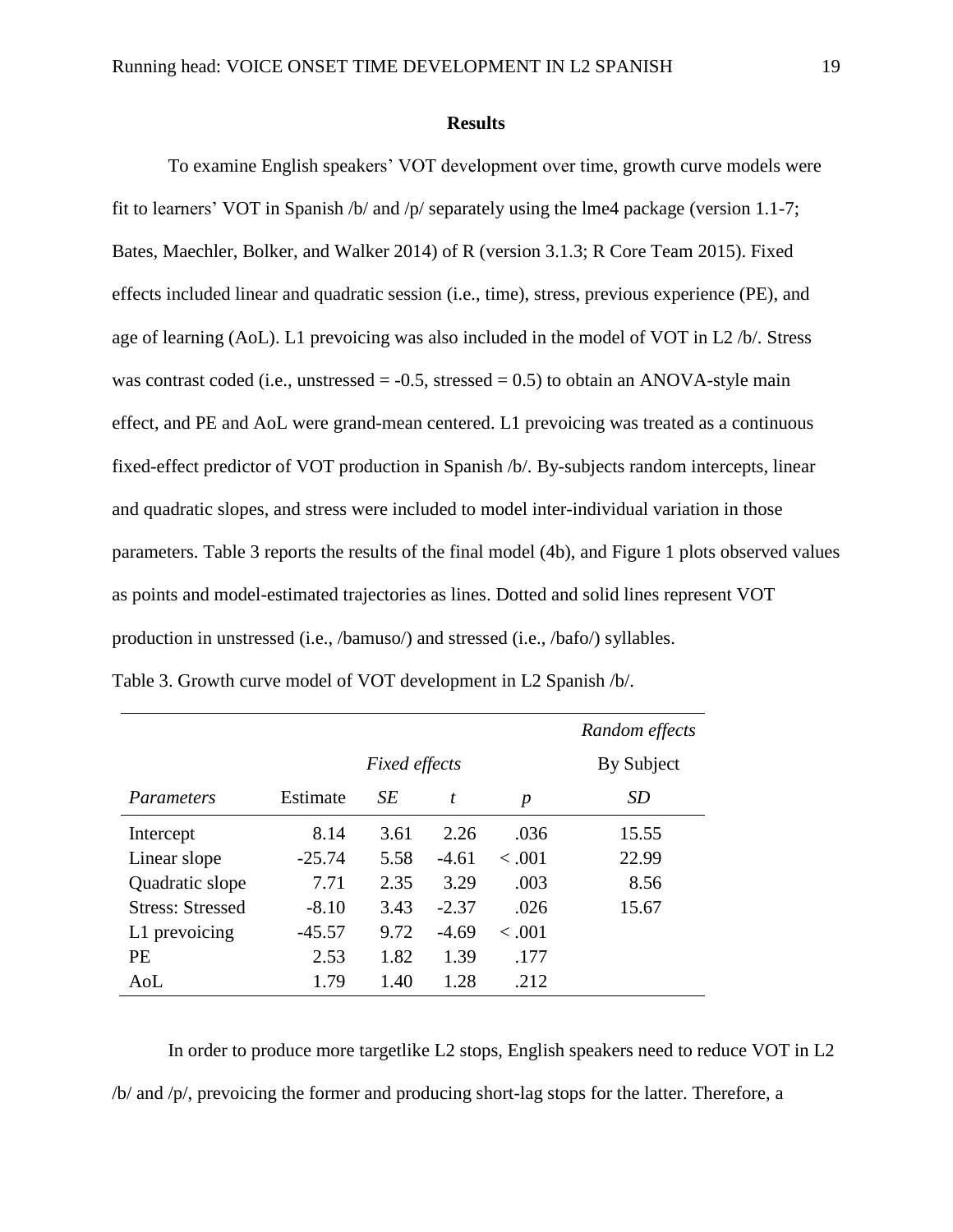decrease in VOT or a negative trajectory indicates improvement. Modeling revealed significant main effects for linear (estimate  $= -25.74$ , *SE*  $= 3.61$ ,  $p < .001$ ) and quadratic (estimate  $= 7.71$ , *SE*  $= 2.35$ ,  $p = .003$ ) slopes. The negative estimate for linear session indicates that participants' average VOT production in L2 /b/ decreased at a rate of -26 ms VOT per semester of instruction, whereas the positive estimate for the quadratic session parameter demonstrates that rate of change diminished over the course of the study. In other words, VOT developed more rapidly at the outset of the study and gradually leveled off over time. A significant main effect for stress demonstrates that participants produced more prevoicing in the stressed condition (estimate = - 8.10,  $SE = 3.43$ ,  $p = .026$ ). The effect of L1 prevoicing was also significant (estimate = -45.57,  $SE = 9.72$ ,  $p < .001$ ), which indicates that participants who prevoiced more often in English produced more negative VOT values and were therefore more apt to prevoice in Spanish. Neither PE nor AoL were related to participants' L2 VOT production.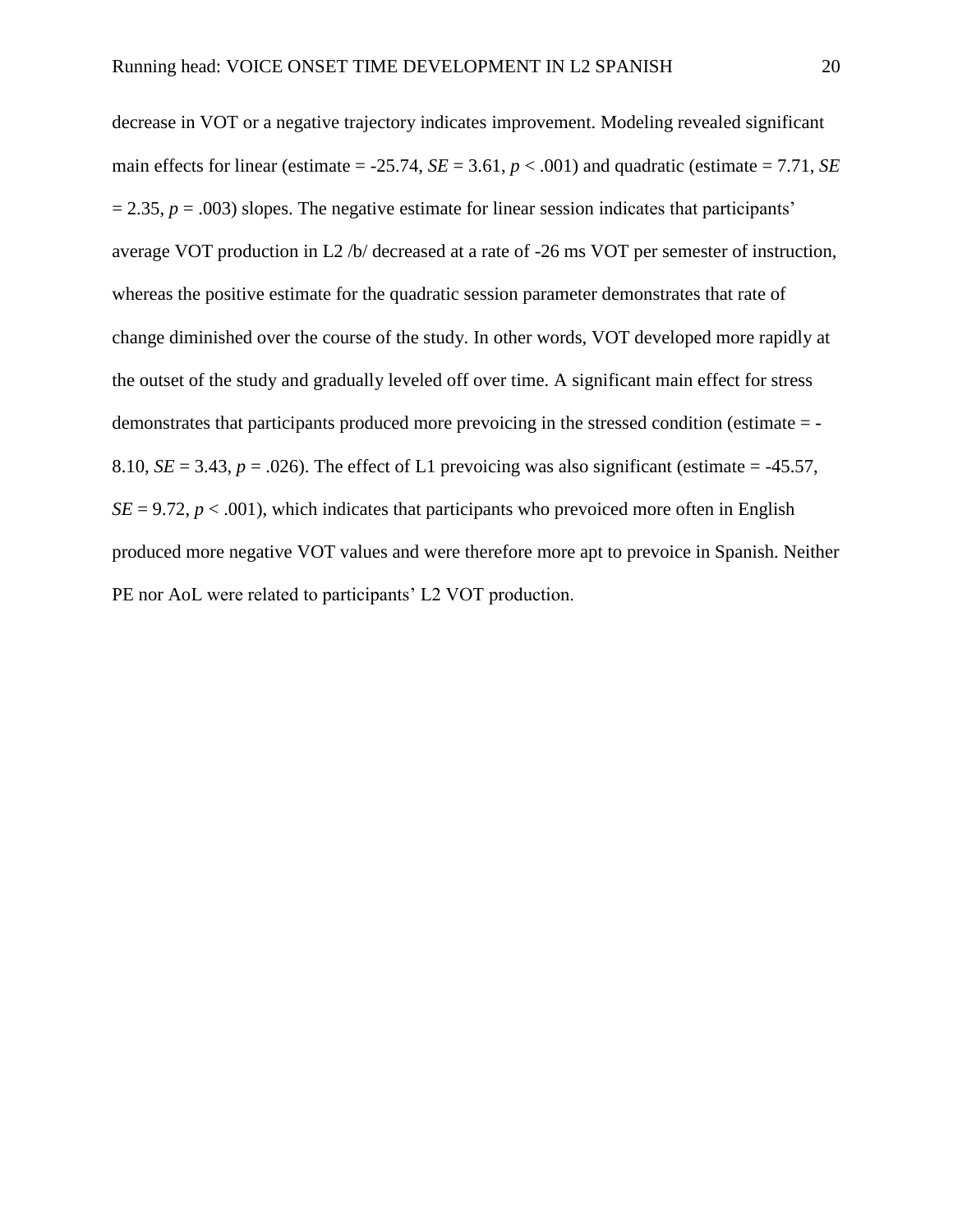

Time (semesters of Spanish instruction)



A similar strategy was employed to develop models for VOT in L2 Spanish /p/. Unlike the model of L2/b/, the introduction of a cubic function improved model fit for L2/p/,  $(\chi^2(1) =$ 5.62, *p* = .02). However, Murakami (2016) suggested that a simpler model should be adopted when the more complex model represents only a small improvement over its predecessor. Therefore, the unconditional quadratic growth model was taken to be the reference model to which predictors were added to avoid model over-specification. L1 prevoicing was not included as a predictor in the models of  $L2$  /p/. As reported in Table 4, the final model included stress, AOL and PE as fixed effects. By-subject random effects included intercepts, linear and quadratic session, and stress. Figure 2 plots VOT values in L2 Spanish /p/ over time.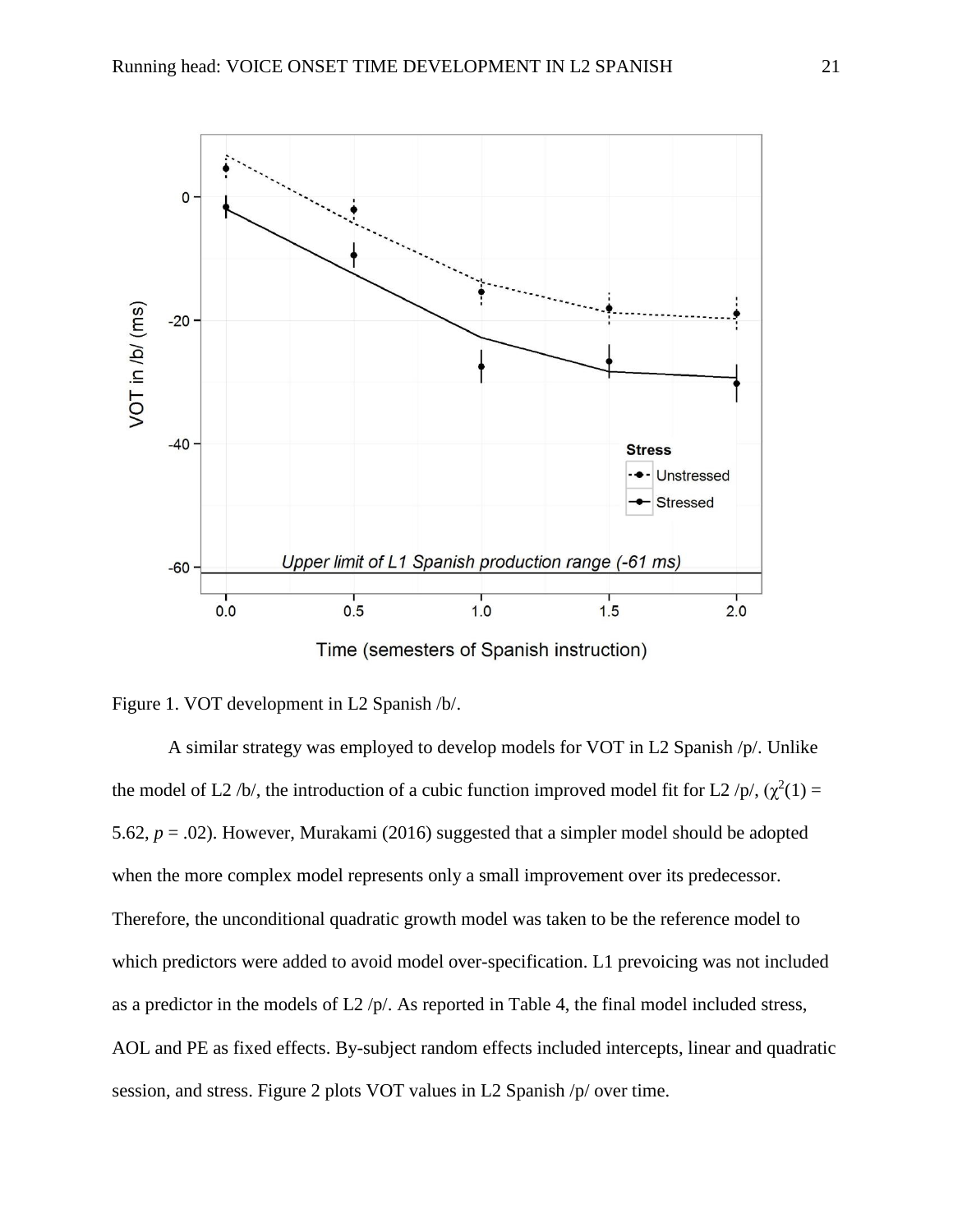|                         |          |            |         |                  | Random effects |
|-------------------------|----------|------------|---------|------------------|----------------|
|                         |          | By Subject |         |                  |                |
| Parameters              | Estimate | SЕ         | t       | $\boldsymbol{p}$ | <i>SD</i>      |
| Intercept               | 48.91    | 4.20       | 11.66   | < 0.001          | 21.18          |
| Linear slope            | $-18.65$ | 5.21       | $-3.58$ | .001             | 25.74          |
| Quadratic slope         | 6.31     | 1.97       | 3.20    | .004             | 9.45           |
| <b>Stress: Stressed</b> | 0.48     | 1.47       | 0.33    | .747             | 7.04           |
| <b>PE</b>               | 3.64     | 2.59       | 1.41    | .173             |                |
| AoL                     | 3.13     | 2.00       | 1.56    | .131             |                |

Table 4. Growth curve model of VOT development in L2 Spanish /p/.

The main effect for linear session was significant (estimate  $=$  -18.65, *SE*  $=$  5.21, *p*  $=$ .001), which indicates that VOT in L2  $/p$  decreased at a rate of -19 ms per semester of instruction. However, rate of change was not constant over the course of the study, as demonstrated by the quadratic session term (estimate  $= 6.31$ ,  $SE = 1.97$ ,  $p = .004$ ). In contrast to the model of L2 /b/, in which stress emerged as a significant predictor of prevoicing, stress was not related to participants' VOT production in L2 /p/ (estimate = 0.48,  $SE = 1.47$ ,  $p = .747$ ), nor were PE and AoL.

In summary, models of VOT development in L2 Spanish /b/ and /p/ were similar insofar as learners produced more Spanish-like VOT over time and exhibited greater learning during the first half of the study as indexed by the statistically significant quadratic slopes. Participants' age of learning and previous experience were not related to their L2 VOT production, which is not surprising since these were late learners of Spanish with a comparable amount of L2 experience. The effect of stress varied by target phone. Stress enhanced prevoicing in L2 /b/ but was not related to participants' production of L2 /p/.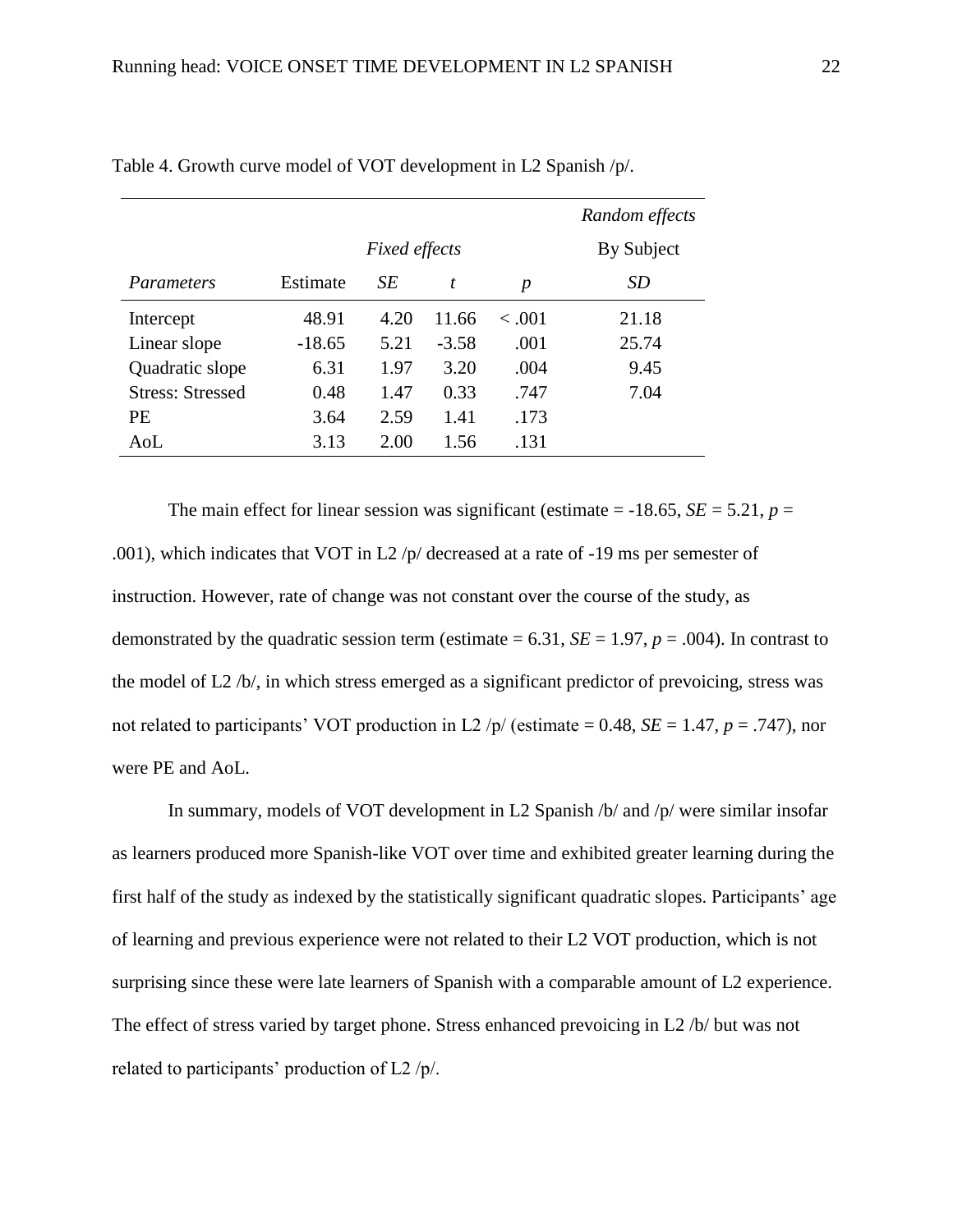

Time (Semesters of Spanish instruction)



The previously modeled VOT trajectories in L2 /b/ and /p/ represent a prototypical individual, for whom L2 VOT develops quickly in the early stages of language learning and gradually levels off. To examine individual variation in the acquisition of L2 stops, Figure 3 displays individual VOT plots for the 20 participants who completed all five waves of data collection. Plots are grouped by L1 prevoicing category (frequent, infrequent, and nonprevoicers) and participant number. Horizontal lines at 12 and -61 ms VOT represent the upper limit of the native speakers' production, and shaded regions the native speaker range, which was larger for /b/ than for /p/.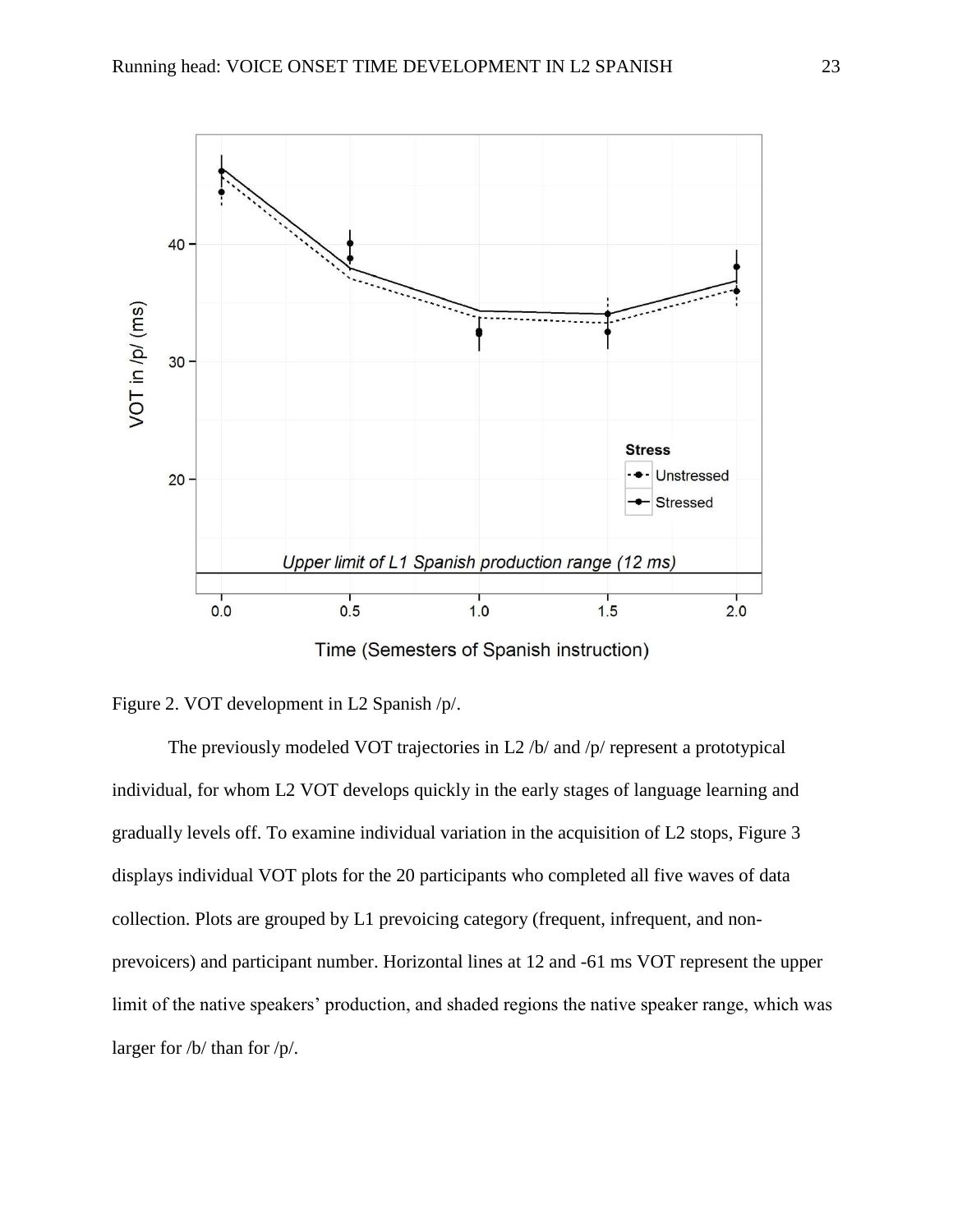

Figure 3. Individual developmental plots for frequent, infrequent, and non L1 prevoicers.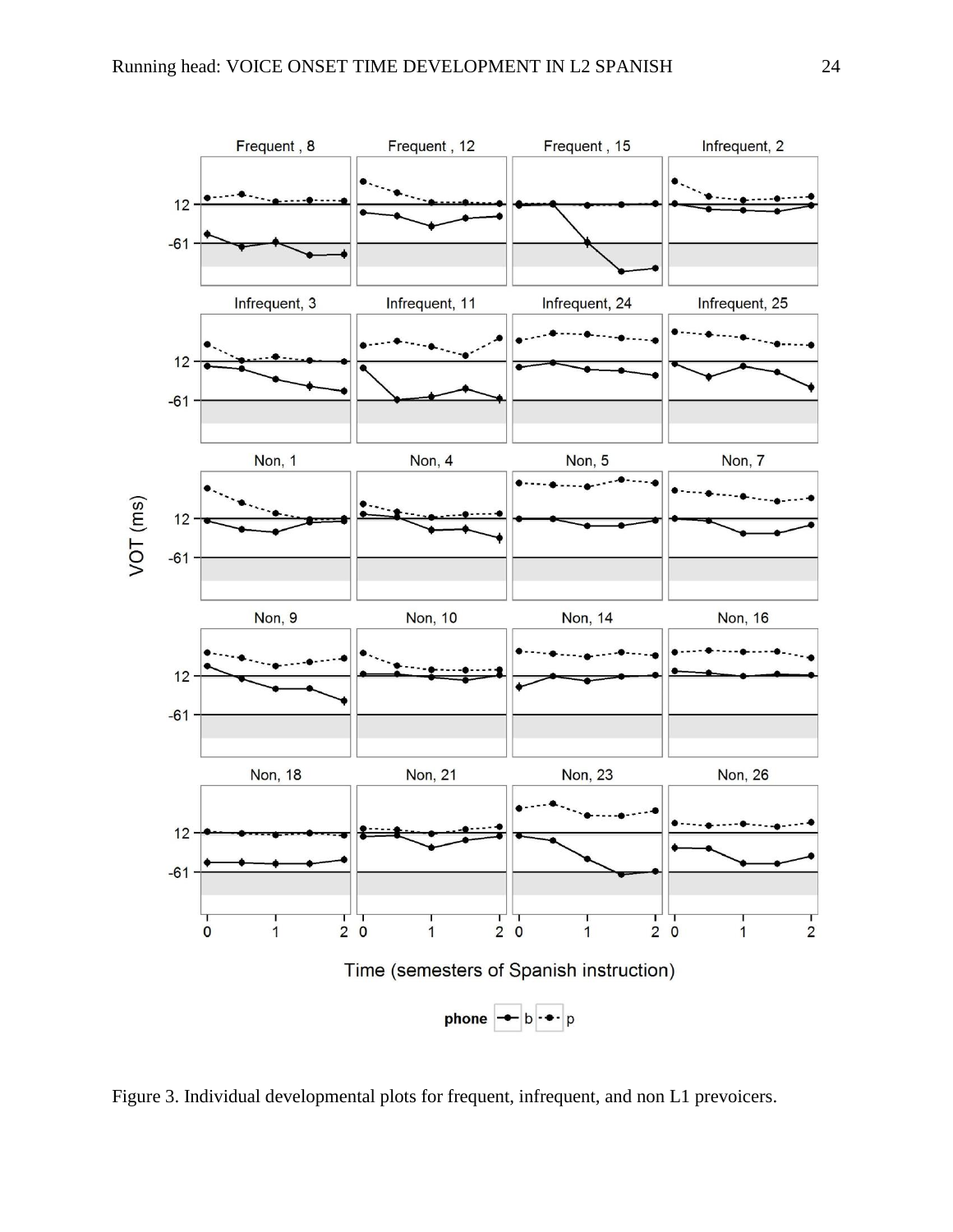Inter-individual variation in developmental trajectories provides insight into the organization of learners' phonetic categories. If the formation of a new phonetic category facilitates nativelike production as the SLM claims, then it appears that both P8 and P15 had established a new category for Spanish /p/ even before the study since they both produced nativelike VOT from the first session. On the other hand, whether they did so for L2 /b/ is less obvious since both individuals were pervasive prevoicers in English, which possibly expedited their development of prevoicing in Spanish. In fact, the trajectory for P15 suggests that this may have been the case given that he demonstrated a precipitous shift from a short-lag production at the second session to categorical prevoicing at the third. In contrast to these two participants, whose production was already very targetlike from the outset, P3 (an infrequent prevoicer) made significant progress over the course of the study, achieving nativelike VOT in /p/ and near-native VOT in /b/ by the end of her third semester of Spanish instruction. Although in the absence of complementary perceptual data we cannot definitively claim that she had formed new phonetic categories, at the very least the production data suggest that some phonetic adaptation had taken place through her language coursework, especially compared to P5, P14, and P16 whose trajectories remained flat.

The performance of the asymmetrical developers (P1, P2, and P10), who reduced VOT in L2 /p/ but exhibited little prevoicing of L2 /b/, seems to indicate that they perceived differences between English and Spanish /p/ but not /b/. This explanation fits with the phonetic characteristics of English and Spanish since voiced stops are produced with lead VOT in both languages. That is, whereas in Spanish voiced stops are categorically prevoiced, prevoiced and short-lag variants co-occur in English. Detecting this type of subset relationship may have proven difficult for learners. On the other hand, distinguishing English and Spanish /p/ may have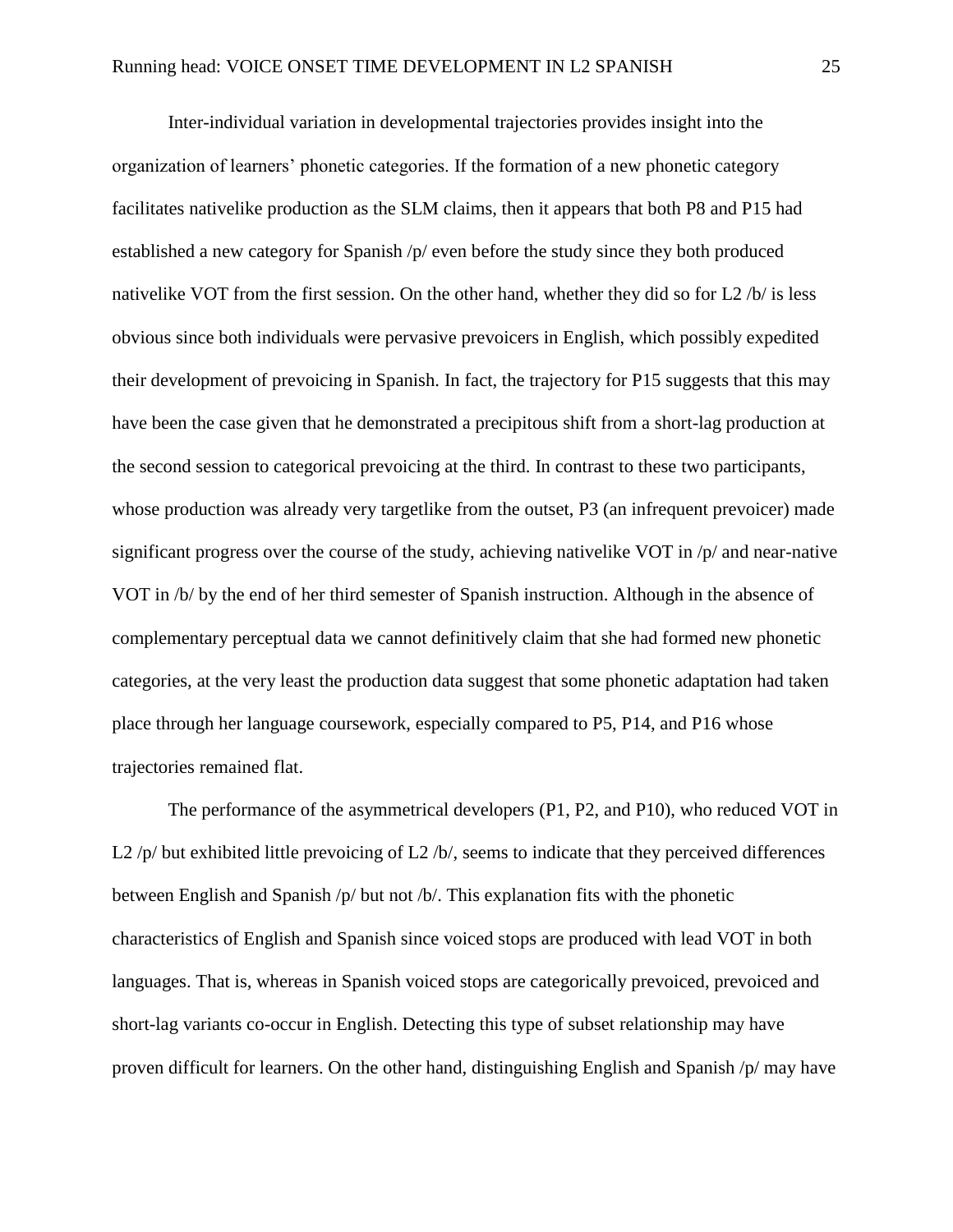been easier, at least from a purely phonetic perspective, since the VOT of English and Spanish voiceless stops does not overlap. However, these conclusions must be interpreted with caution since this study did not measure learners' perception of L2 stops.

#### **Discussion**

The present study investigated English speakers' VOT development in Spanish /b/ and /p/ over two semesters of language instruction, which did not include pronunciation training. Speakers' propensity to prevoice English /b/ was taken into account to examine whether L1 prevoicing enhanced learners' acquisition of L2 prevoicing. Growth curve modeling demonstrated that a quadratic function was the best representation of participants' L2 VOT development over the two-semester period of observation insofar as most improvement took place over the first half of the study. That is not to say, however, that a quadratic function would appropriately represent the entire developmental curve. Rather, in the present study, the quadratic model captured the fact that VOT development decelerated and stabilized after an initial period of improvement and that this deceleration was statistically significant. This finding aligns with previous longitudinal studies on vowel intelligibility (Munro and Derwing 2008) and fluency, comprehensibility and foreign accent (Derwing and Munro 2013). With respect to the acquisition of L2 stops, results indicate that L2 phonetic learning occurred rapidly within the first few semesters of language instruction, corroborating previous research on the earliest stages of language learning (Chang 2012; Holliday 2015; Schuhmann and Huffman 2015; Casillas 2016).

L1 prevoicing and stress emerged as significant predictors of participants' VOT production in L2 Spanish /b/. Participants' tendency to prevoice English /b/ was associated with greater levels of L2 prevoicing insofar as L1 prevoicers exhibited greater development of lead VOT in Spanish /b/. Modeling furthermore revealed that lexical stress enhanced prevoicing but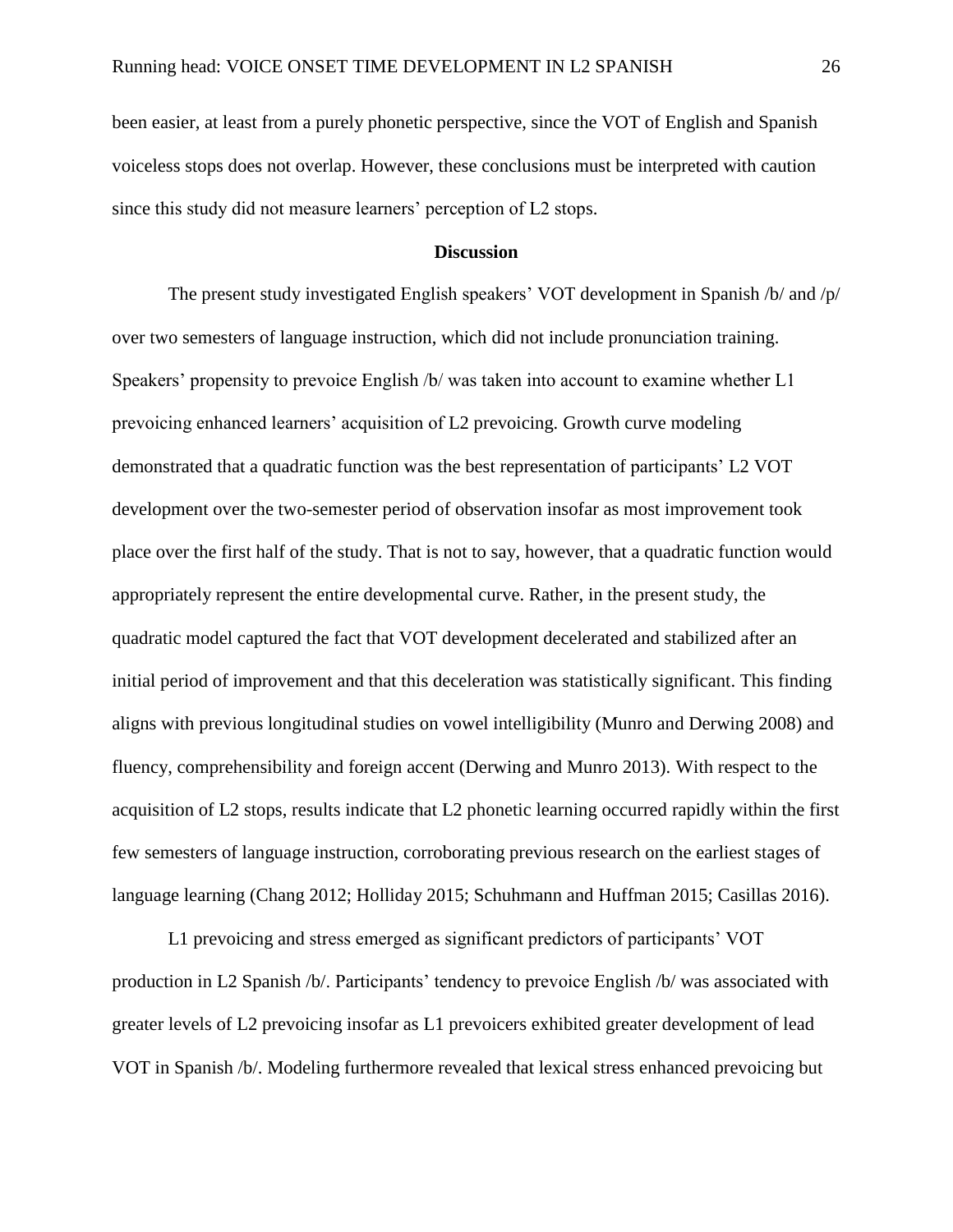did not affect learners' production of /p/, which suggests that participants had acquired a more Spanish-like production pattern. Were they simply implementing stops as in English, lexical stress should have increased VOT in /p/ since the long-lag category with which English voiceless stops are implemented is subject to enhancement (Simonet et al. 2014). Although group trajectories for both phones suggested an incremental decline towards more targetlike VOT values in Spanish, individual results revealed at least four broad developmental patterns: (1) asymmetrical developers, individuals who improved VOT production in one phone but not the other; (2) symmetrical developers, individuals who improved VOT production in both phones; (3) non-learners, individuals who did not seem to improve at all; (4) near-native learners, individuals who produced nativelike VOT in at least one phone over the course of the study. These group and individual patterns have implications for acquisitional models.

The SLM argues that accurate perceptual targets lead to accurate production such that learners who establish a new L2 category for a similar L2 sound will produce it more accurately than learners who perceive it as equivalent to a native category. In other words, perceptually equating L1 and L2 sounds is predicted to limit the amount of L2 phonetic accommodation that takes place, resulting in L2 phones whose characteristics are a composite of both languages. At the group level, a "compromise" production was evident in both cases insofar as trajectories for Spanish /b/ and /p/ began to level off halfway between values typical for monolingual English and Spanish. By the end of their third semester of college-level Spanish language instruction, participants produced Spanish /b/ with 30 ms of prevoicing and /p/ with 35 ms VOT on average. Consequently, it appears that learners may have equated Spanish and English stop categories while nevertheless perceiving some phonetic differences between them.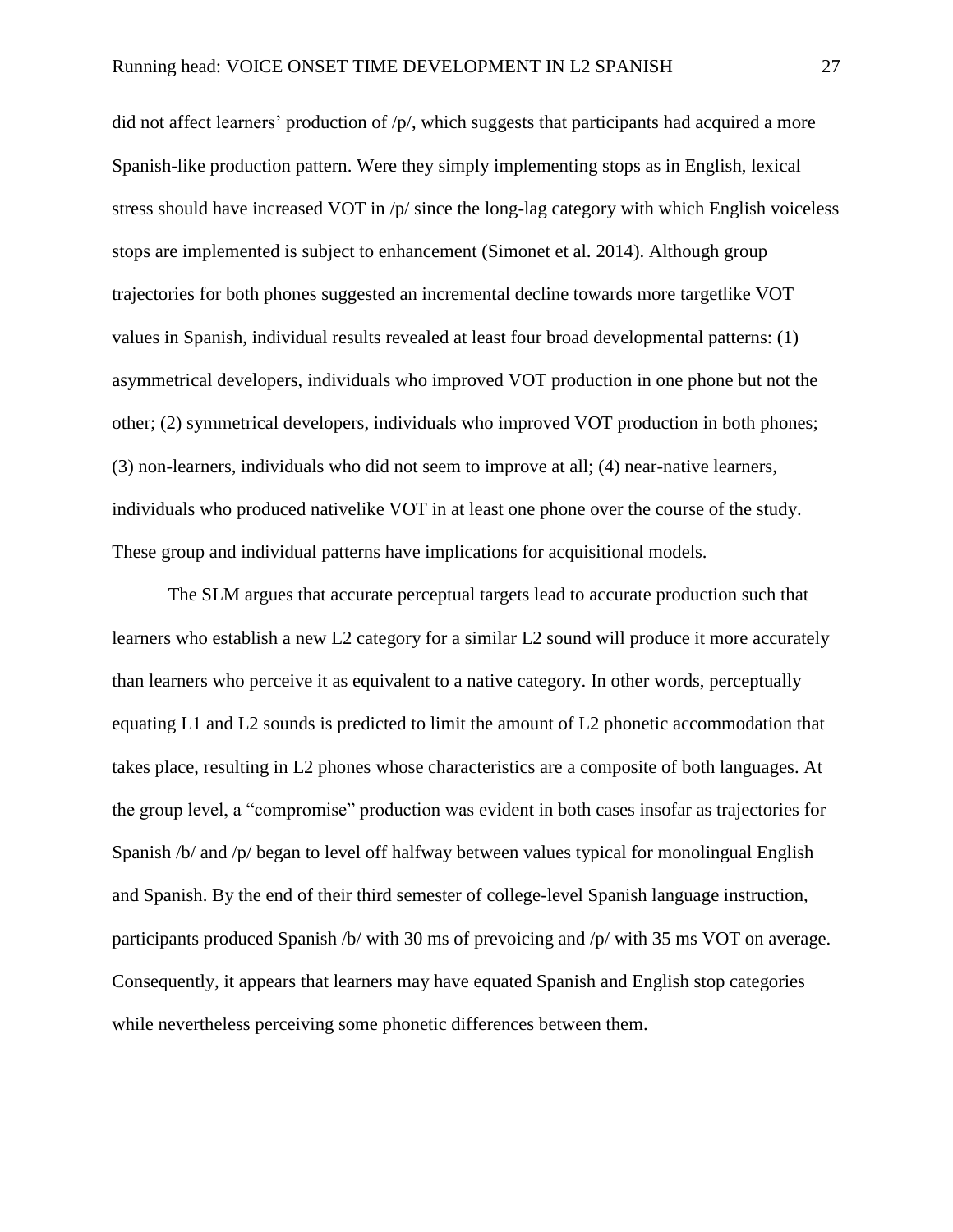However, individual results only partially fit with this account. First, at least a few individuals produced nativelike VOT in Spanish  $/b$  and  $/p$ , which suggests that they had quickly discerned VOT differences between English and Spanish stops. Moreover, many of the learners that did not achieve a nativelike production exhibited substantial improvement. Although this finding may seem straightforward, it is important to bear in mind that participants in this study were novice learners whose opportunities for L2 interaction were mostly limited to the language classroom. Consequently, results do not seem completely coherent with SLM and PAM-L2 principles, which would arguably predict less improvement in this learning scenario. On the other hand, the asymmetrical developmental patterns uncovered vis-à-vis voiced versus voiceless stops lends support to the SLM claim that perceived (dis)similarity between similar sounds drives phonetic learning. In particular, the high degree of cross-linguistic phonetic correspondence between English and Spanish voiced stops may explain why learners seemed to experience greater difficulties with /b/ than with /p/. That is, whereas English /b/ may be prevoiced, overlapping with Spanish /b/, Spanish /p/ is never aspirated (i.e., produced as a longlag stop) like English /p/. This explanation intersects with Nathan (1987) and Simon (2009), both of whom argued that Spanish and Dutch learners of English acquired more accurate VOT in English /p/ but not /b/ due to the perceptual salience of aspiration (i.e., the greater cross-linguistic dissimilarity between L1 and L2 voiceless stops). PAM-L2 also offers a framework within which to interpret these results. According to this model, learners may have assimilated Spanish and English /p/ as two distinct phonetic categories linked by a common phonological representation, which arguably allowed them to approximate the phonetic characteristics of Spanish. On the other hand, participants may have assimilated Spanish and English /b/ as two instances of a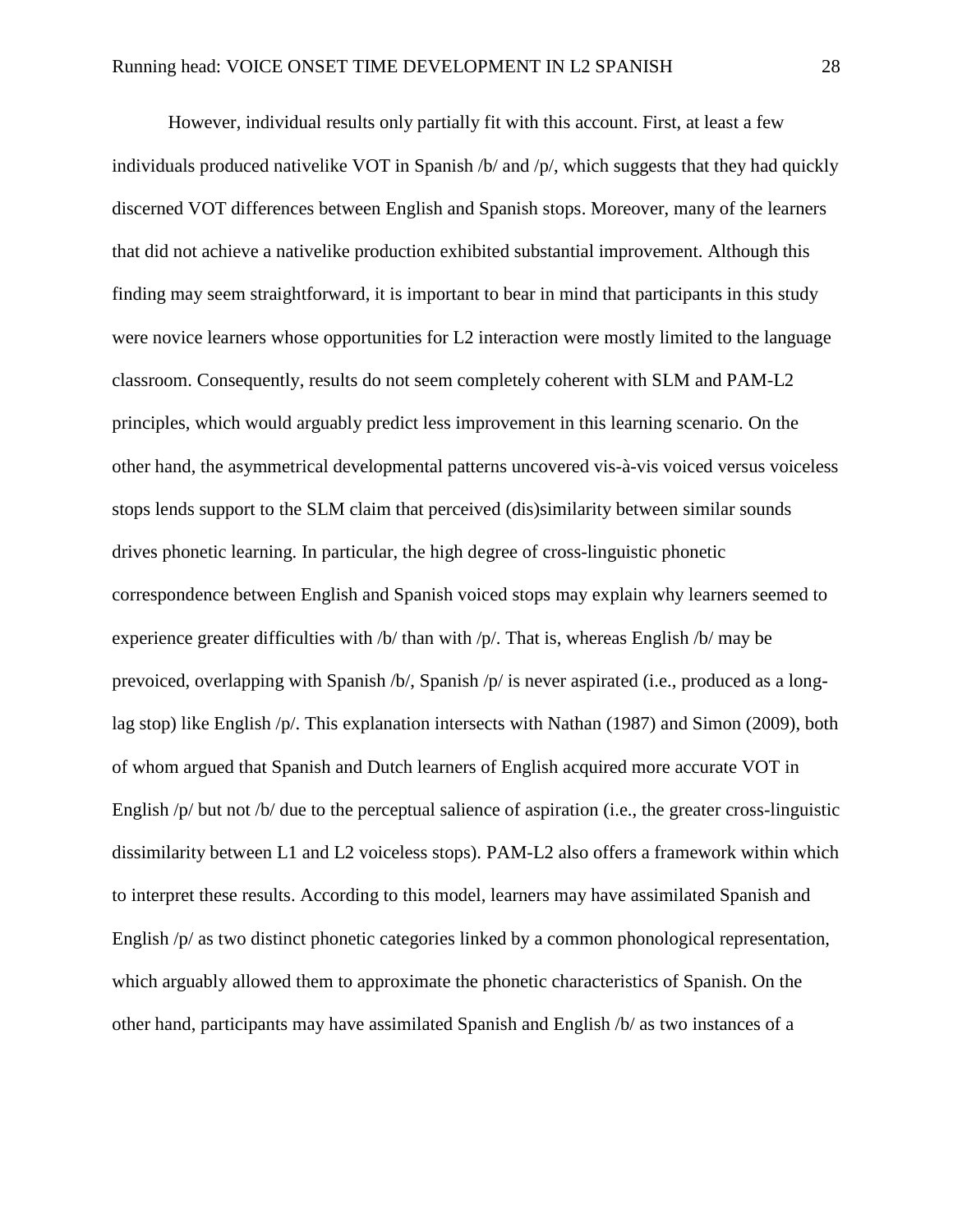single phonetic (as well as phonological) category, which would explain why many struggled to prevoice Spanish /b/.

In conclusion, although learners in the present study had similar language learning histories, they nevertheless exhibited a high degree of variability in their acquisition of L2 Spanish stops. It therefore seems probable that multiple factors, including phonetic (dis)similarity, aerodynamics (e.g., Westbury and Keating 1986; Ohala 1997), and even individual differences in articulatory flexibility (Holliday 2015) and willingness to communicate (Derwing and Munro 2013), affect both the rate and shape of L2 phonetic learning. Future longitudinal work integrating perceptual measures into research on L2 pronunciation development will be needed to evaluate these claims.

### **Notes**

- 1. P15 and P24 were excluded from modeling due to their previous experience with Italian and French. However, their data was included in individual analyses and plots.
- 2. A simple mixed-effects model was fit to the overall VOT data with task as both a fixed and by-subject random effect to determine whether participants' VOT production varied as a function of task. Task was not related to VOT production (estimate  $= 1.08$ , *SE*  $= 1.25$ , *p*  $=$ .40). Therefore, task was not introduced into the more complex developmental models discussed in this report.
- 3. Centering facilitates the interpretation of model parameters without changing the structure of the model. Grand mean centering subtracts the group average from individual values for a given variable. Therefore, individuals with positive values have a score above the average and individuals whose centered score is negative are below average on the target variable.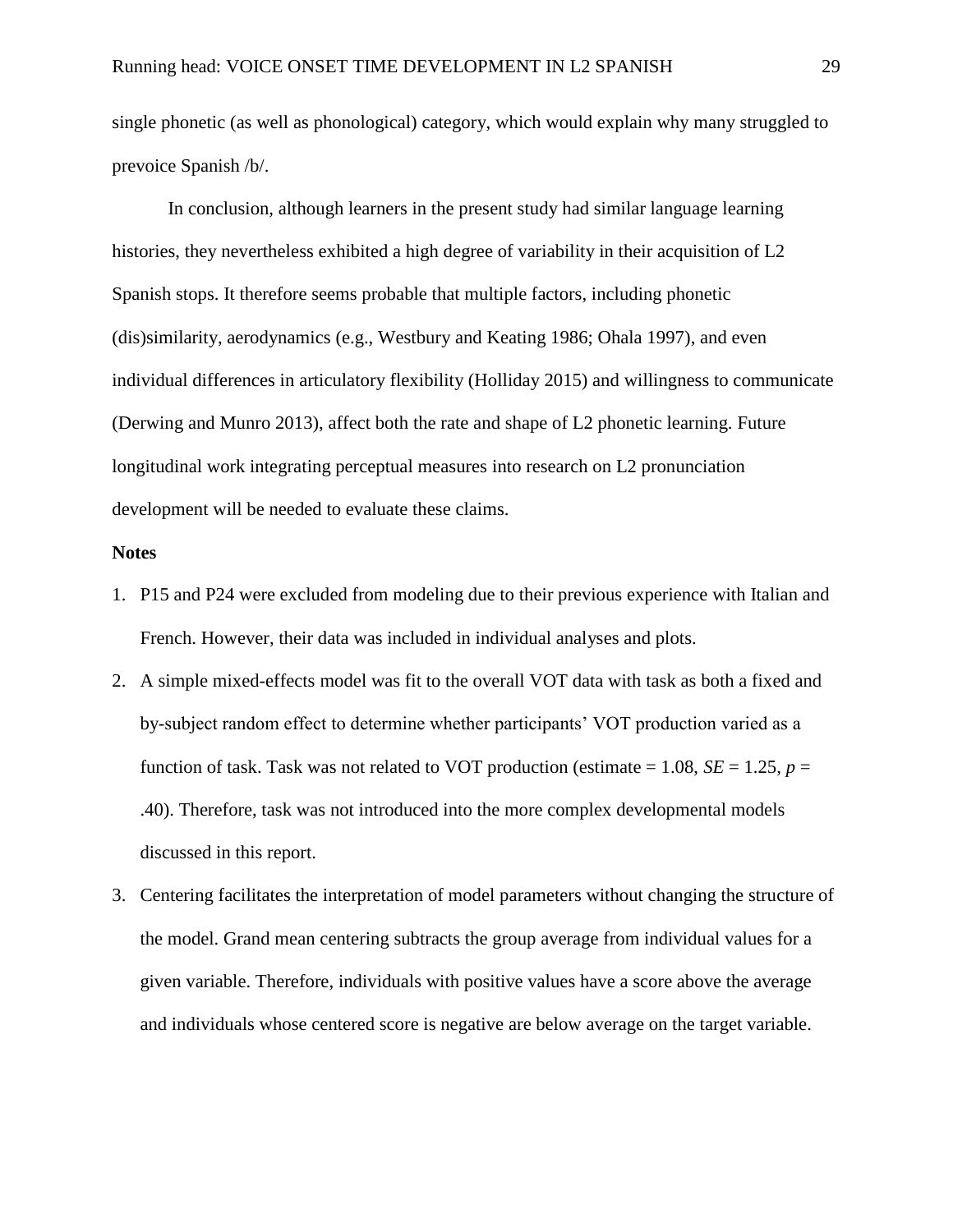### **References**

- **Bates, D., M. Maechler, B. Bolker,** and **S. Walker.** 2014. *\_lme4: Linear mixed-effects models using Eigen and S4\_. R package version 1.1.-7*. Retrieved from [http://CRAN.R](http://cran.r-project.org/package=lme4)[project.org/package=lme4.](http://cran.r-project.org/package=lme4)
- **Best, C. T.** and **M. D. Tyler.** 2007. 'Nonnative and second-language speech perception.' In O.- S. Bohn and M. J. Munro (eds.): *Language Experience in Second Language Speech Learning: In Honor of James Emil Flege*. John Benjamins: 13–34.
- **Birdsong, D.** 2007. 'Nativelike pronunciation among late learners of French as a second language.' In O.-S. Bohn and M. J. Munro (eds.): *Language Experience in Second Language Speech Learning: In Honor of James Emil Flege*. John Benjamins: 99–116.
- **Boersma, P.** and **D. Weenink.** 2012. Praat: doing phonetics by computer (Version 5.3.38). Retrieved from http://www.praat.org/
- **Caramazza, A., G. H. Yeni-Komshian, E. B. Zurif** and **E. Carbone.** 1973. 'The acquisition of a new phonological contrast: The case of stop consonants in French-English bilinguals.' *The Journal of the Acoustical Society of America* 54/2: 421–428.
- **Casillas, J. V.** 2016. *Longitudinal development of fine-phonetic detail in late learners of Spanish* (Unpublished doctoral dissertation). University or Arizona.
- **Casteñada, V. M. L.** 1986. 'El V.O.T. de las oclusivas sordas y sonoras españolas.' *Estudios de Fonética Experimental* 2: 92–110.
- **Chang, C.** 2010. 'The implementation of laryngeal contrast in Korean as a second language. *Harvard Studies in Korean Linguistics* 13: 91–104.
- **Chang, C.** 2012. 'Rapid and multifaceted effects of second-language learning on first-language speech production.' *Journal of Phonetics* 40/2: 249-268.
- **Cho, T.** and **P. Ladefoged.** 1999. 'Variation and universals in VOT: evidence from 18 languages.' *Journal of Phonetics* 27: 207–229.
- **Cunnings, I.** and **I. Finlayson.** 2015. 'Mixed effects modeling and longitudinal data analysis' in L. Plonsky (ed.): *Advancing Quantitative Methods in Second Language Research*. Routledge, pp. 159–181.
- **De Bot, K.** 2008. 'Introduction: Second language development as a dynamic process.' *The Modern Language Journal* 92/2: 166–178.
- **De Bot, K., Lowie, W., Thorne, S. L.** and **M. Verspoor.** 2013. 'Dynamic Systems Theory as a comprehensive theory of second language development.' In M. del P. García Mayo, M. J. Gutierrez Mangado, & M. Martínez Adrián (eds.): *Contemporary Approaches to Second Language Acquisition*. John Benjamins, pp. 199–221.
- **Derwing, T. M.**, **Munro, M. J.** and **R. I. Thomson.** 2008. 'A longitudinal study of ESL learners' fluency and comprehensibility development.' *Applied Linguistics* 29/3: 359–380.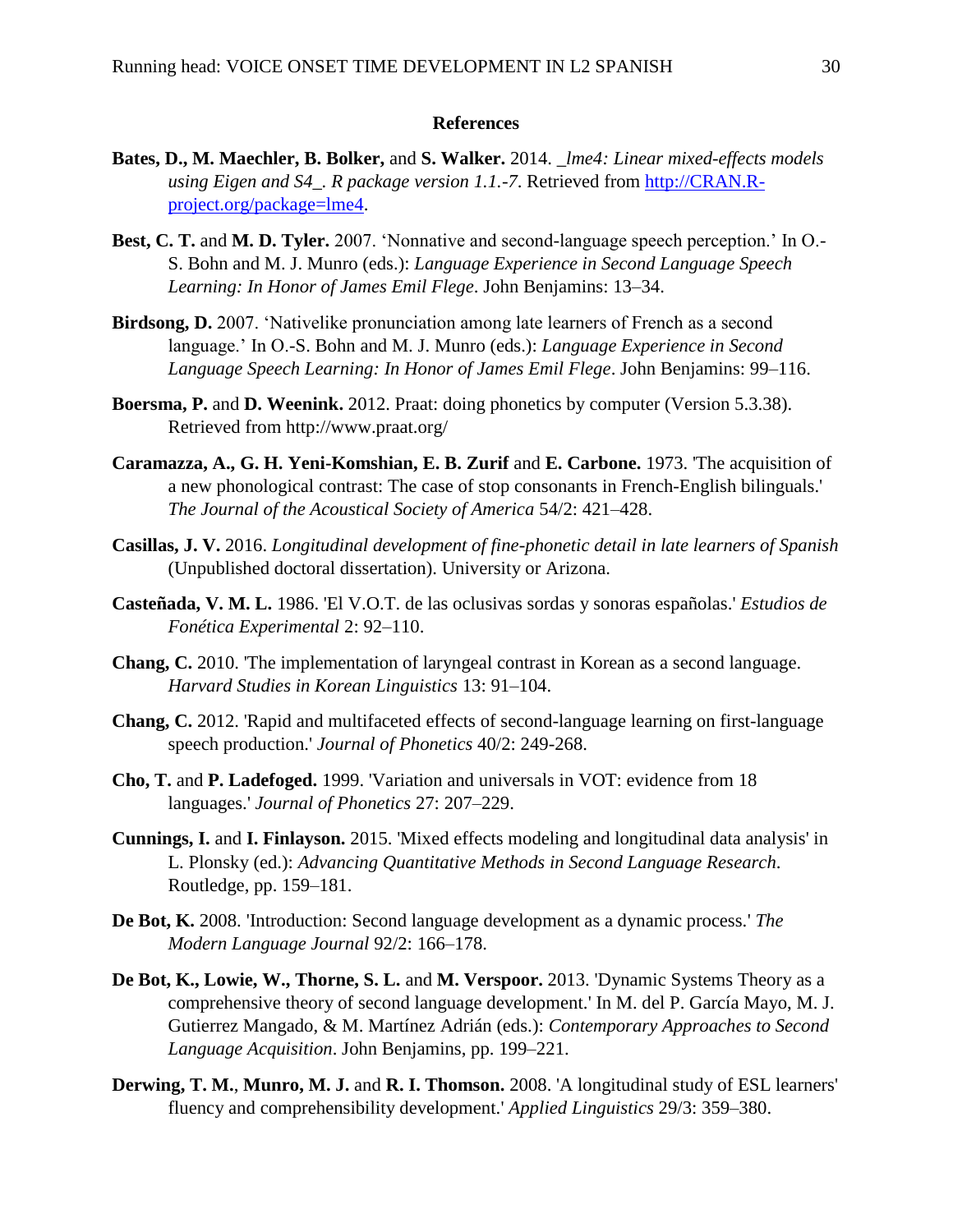- **Derwing, T. M.** and **M. J. Munro.** 2013. 'The development of L2 oral language skills in two L1 groups: A 7-year study.' *Language Learning* 63/2: 163–185.
- **Flege, J. E.** 1982. 'Laryngeal timing and phonation onset in utterance-initial English stops.' *Journal of Phonetics* 10: 177–192.
- **Flege, J. E.** 1987. 'The production of "new" and "similar" phones in a foreign language: Evidence for the effect of equivalence classification.' *Journal of Phonetics* 15: 47–65.
- **Flege, J. E.** 1988. 'Factors affecting degree of perceived foreign accent in English sentences.' *Journal of the Acoustical Society of America* 84/1: 70–79.
- **Flege, J. E.** 1991. 'Age of learning affects the authenticity of voice-onset time (VOT) in stop consonants produced in a second language. *Journal of the Acoustical Society of America*  89/1: 395–411.
- **Flege, J. E.** 1995. 'Second language speech learning: Theory, findings, and problems.' In W. Strange (ed.): *Speech Perception and Linguistic Experience: Issues in Cross-language Research*. York Press, pp. 233–277.
- **Flege, J. E.** and **W. S. Brown Jr.** 1982. 'The voicing contrast between English /p/ and /b/ as a function of stress and position-in-utterance.' *Journal of Phonetics* 10: 335–345.
- **Flege, J. E.** and **J. Hillenbrand.** 1984. 'Limits on phonetic accuracy in foreign language speech production. *Journal of the Acoustical Society of America* 76/3: 708–721.
- **Flege, J. E.** and **W. Eefting.** 1987a. 'Cross-language switching in stop consonant perception and production by Dutch speakers of English.' *Speech Communication* 6: 185–202.
- **Flege, J. E.** and **W. Eefting.** 1987b. 'Production and perception of English stops by native Spanish speakers.' *Journal of Phonetics* 15: 67–83.
- **Flege, J. E.** and **W. Eefting.** 1988. 'Imitation of a VOT continuum by native speakers of English and Spanish: Evidence for phonetic category formation.' *The Journal of the Acoustical Society of America* 83/2: 729–740.
- **Freed, B. F., D. P. Dewey, N. Segalowitz** and **R. Halter.** 2004. 'The language contact profile.' *Studies in Second Language Acquisition* 26/2: 349–356.
- **González López, V.** and **D. Counselman.** 2013. 'L2 acquisition and category formation of Spanish voiceless stops by monolingual English novice learners.' In J. Cabrelli Amaro, G. Lord, A. de Prada Perez and J. E. Aaron (eds.): *Selected Proceedings of the 16th Hispanic Linguistics Symposium*. Cascadilla Proceedings Project, pp. 118–127.
- **Holliday, J. J.** 2015. 'A longitudinal study of the second language acquisition of a three-way stop contrast.' *Journal of Phonetics* 50: 1–14.
- **Linck, J. A.** and **I. Cunnings.** 2015. 'The utility and application of mixed-effects models in second language research.' *Language Learning* 65/S1: 185–207.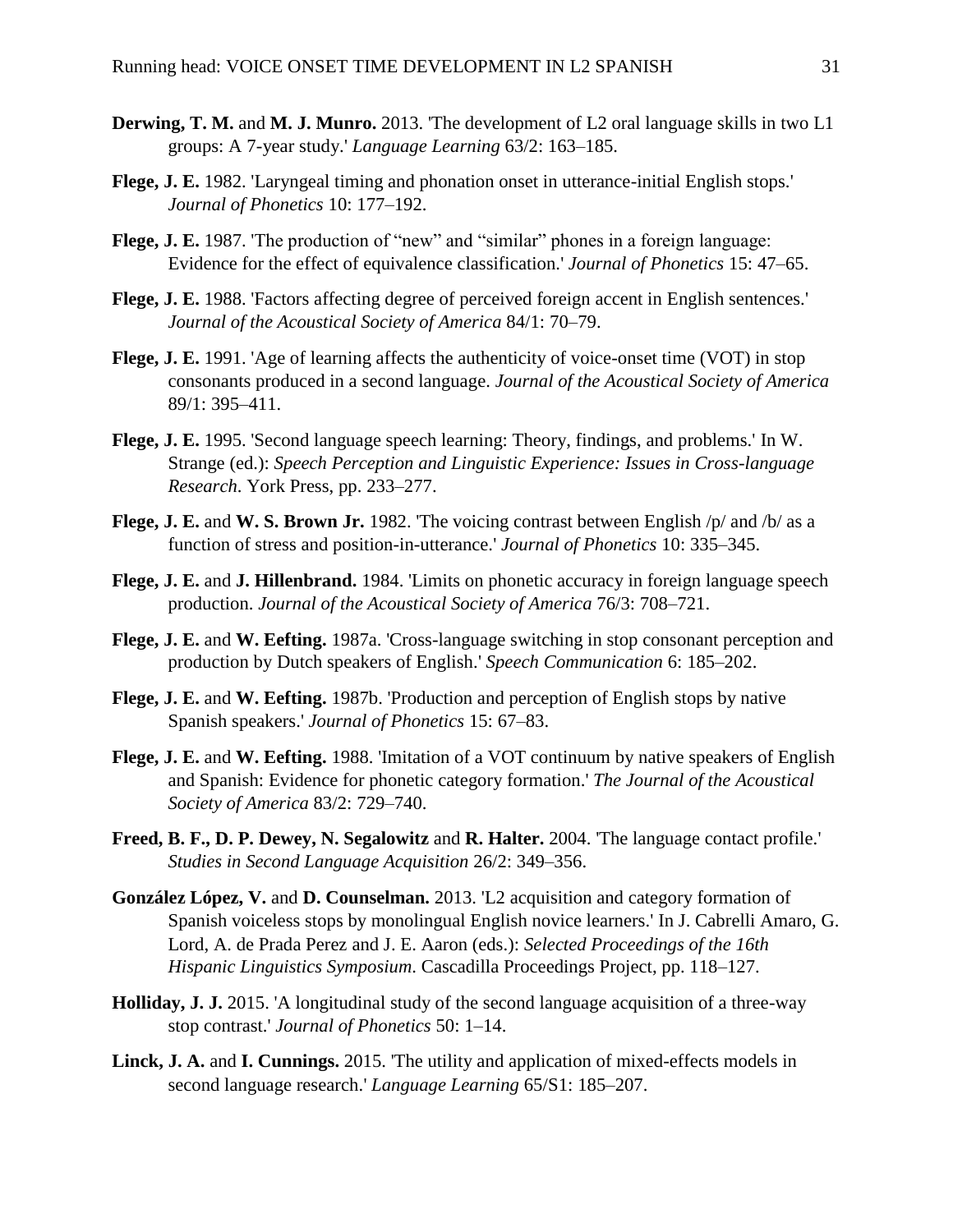- **Lisker, L.** and **A. Abramson.** 1964. 'A cross-language study of voicing in initial stops: Acoustical measurements.' *Word* 20: 384–422.
- **Lisker, L.** and **A. Abramson.** 1967. 'Some effects of context on voice onset time in English stops.' *Language and Speech* 10/1: 1–28.
- **Lowie, W.** 2011. 'Early L2 phonology: A dynamic approach' in M. Wrembel, M. Kul, and K. Dziubalska-Kołaczyk (eds.): *Achievements and Perspectives in SLA of Speech: New Sounds 2010*. Peter Lang, pp. 159–170.
- **Kissling, E.** 2013. 'Teaching pronunciation: Is explicit phonetics instruction beneficial for FL learners?' *The Modern Language Journal* 97/3: 720–744.
- **Major, R. C.** 1992. 'Losing English as a first language.' *The Modern Language Journal* 76/2: 190–208.
- **Mirman, D.** 2014. *Growth Curve Analysis and Visualization Using R*. Taylor & Francis.
- **Mora, J. C.** 2008. 'Learning context effects on the acquisition of a second language phonology' in C. Pérez-Vidal, M. Juan-Garau, and A. Bel (eds.): *A Portrait of the Young in the New Multilingual Spain*. Multilingual Matters, pp. 241–263.
- **Munro, M. J.** and **T. M. Derwing.** 2008. 'Segmental acquisition in adult ESL learners: A longitudinal study of vowel production.' *Language Learning* 58/3: 479–502.
- **Munro, M. J.**, **Derwing**, **T. M.** and **R. I. Thomson.** 2015. 'Setting segmental priorities for English learners: Evidence from a longitudinal study.' *IRAL* 53/1: 39–60.
- **Murakami, A.** 2016. 'Modeling systematicity and individuality in nonlinear second language development: The case of English grammatical morphemes.' *Language Learning*. http://doi.org/10.1111/lang.12166
- **Nathan, G. S.** 1987. 'On second-language acquisition of voiced stops.' *Journal of Phonetics* 15: 313–322.
- **Ohala, J. J.** 1997. 'Aerodynamics of phonology' in *Proceedings of the Seoul International Conference on Linguistics*.
- **Ohala, J. J.** and **C. Riordan, C.** 1979. 'Passive vocal tract enlargement during voiced stops' in J. J. Wolf & Klatt (eds.): *Speech Communication Papers*. Acoustical Society of America, pp. 89–92.
- **Ortega, L.** and **G. Iberri-Shea.** 2005. 'Longitudinal research in second language acquisition: Recent trends and future directions' in *Annual Review of Applied Linguistics* 25: 26–45.
- **R Core Team.** 2015. 'R: A language and environment for statistical computing.' R Foundation for Statistical Computing, Vienna, Austria. URL http://www.R-project.org/.
- **Reeder, J. T.** 1998. 'English speakers' acquisition of voiceless stops and trills in L2 Spanish.' *Texas Papers in Foreign Language Education* 3/3: 101–118.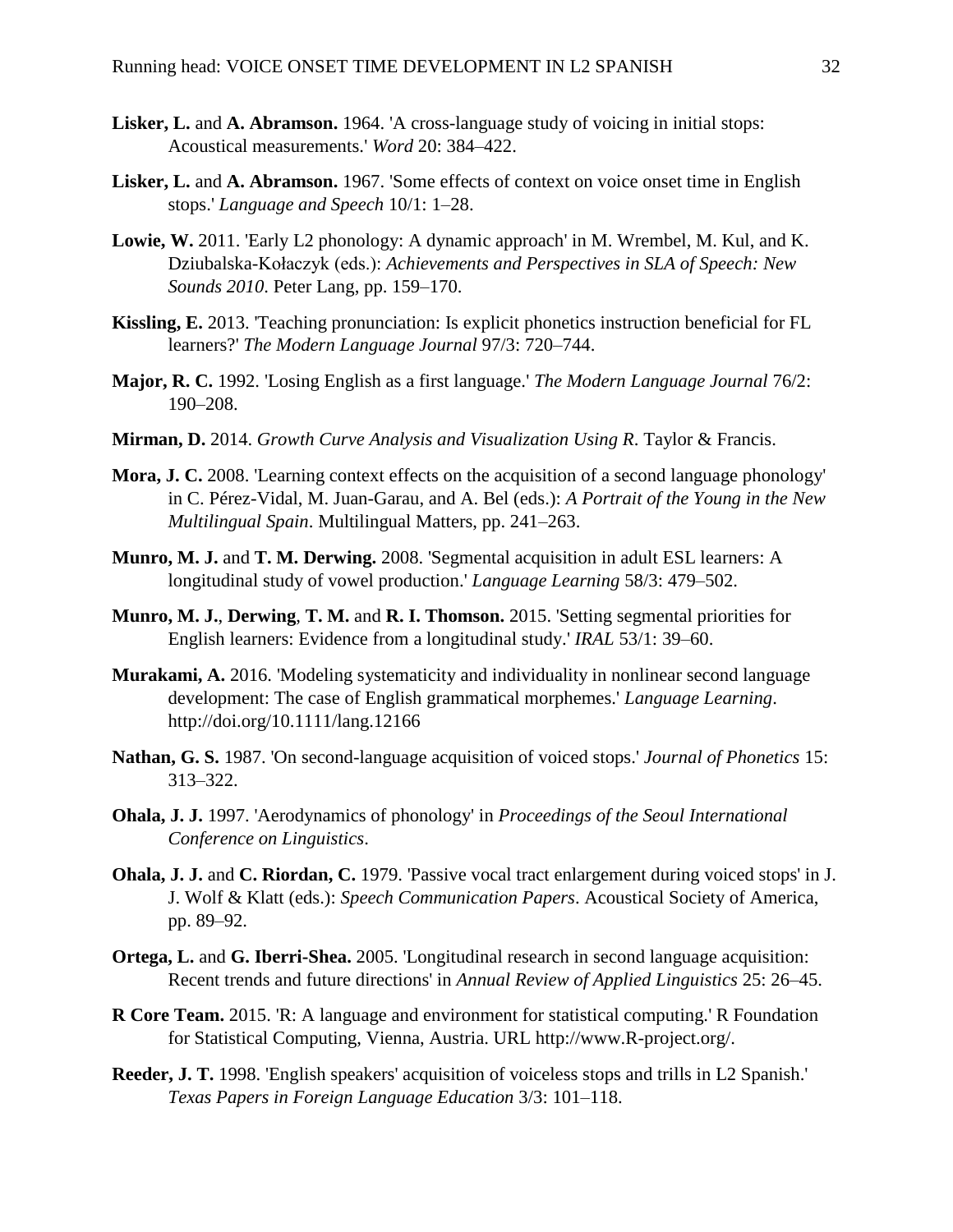- **Riney, T. J.** and **J. E. Flege.** 1999. 'Changes over time in global foreign accent and liquid identifiability and accuracy. *Studies in Second Language Acquisition* 20: 213–243.
- **Rosner, B. S., L. E. López-Bascuas, J. E. García-Albea** and **R. P. Fahey.** 2000. 'Letter to the Editor Voice-onset times for Castilian Spanish initial stops.' *Journal of Phonetics* 28: 217–224.
- **Schuhmann, K. S.** and **M. K. Huffman.** 2015. 'L1 drift and L2 category formation in second language learning.' In The Scottish Consortium for ICPhS 2015 (Ed.), Proceedings of the 18th International Congress of Phonetic Sciences. Glasgow, UK: University of Glasgow. ISBN 978-0-85261-941-4. Paper number 0850. Retrieved from http://www.icphs2015.info/pdfs/Papers/ICPHS0850.pdf.
- **Simon, E.** 2009. 'Acquiring a new second language contrast: An analysis of the English laryngeal system of native speakers of Dutch.' *Second Language Research* 25/3: 377– 408.
- **Simonet, M., J. V. Casillas** and **Y. Díaz.** 2014. The effects of stress/accent on VOT depend on language (English, Spanish), consonant  $(d/d, dt)$  and linguistic experience (monolinguals, bilinguals). In Speech Prosody 7: Proceedings of the 7th International Conference on Speech Prosody: Social and Linguistic Speech Prosody. Dublin, Trinity College. ISSN: 2333-2042.
- **Singer, J. D.** and **J. B. Willet.** 2003. *Applied Longitudinal Data Analysis: Modeling Change and Event Occurrence*. Oxford University Press.
- **Smith, B. L.** 1978. 'Effects of place of articulation and vowel environment on "voiced" stop consonant production.' *Glossa* 12: 163–175.
- **Stölten, K., N. Abrahamsson** and **K. Hyltenstam.** 2015. 'Effects of age and speaking rate on voice onset time.' *Studies in Second Language Acquisition* 37/1: 71–100.
- **Westbury, J. R.** and **P. Keating.** 1986. 'On the naturalness of stop consonant voicing.' *Journal of Linguistics* 22/1: 145–166.
- **Williams, L.** 1977. 'The voicing contrast in Spanish.' *Journal of Phonetics* 5: 169–184.
- **Zampini, M. L.** 1998. 'The relationship between the production and perception of L2 Spanish stops.' *Texas Papers in Foreign Language Education* 3/3: 85–100.